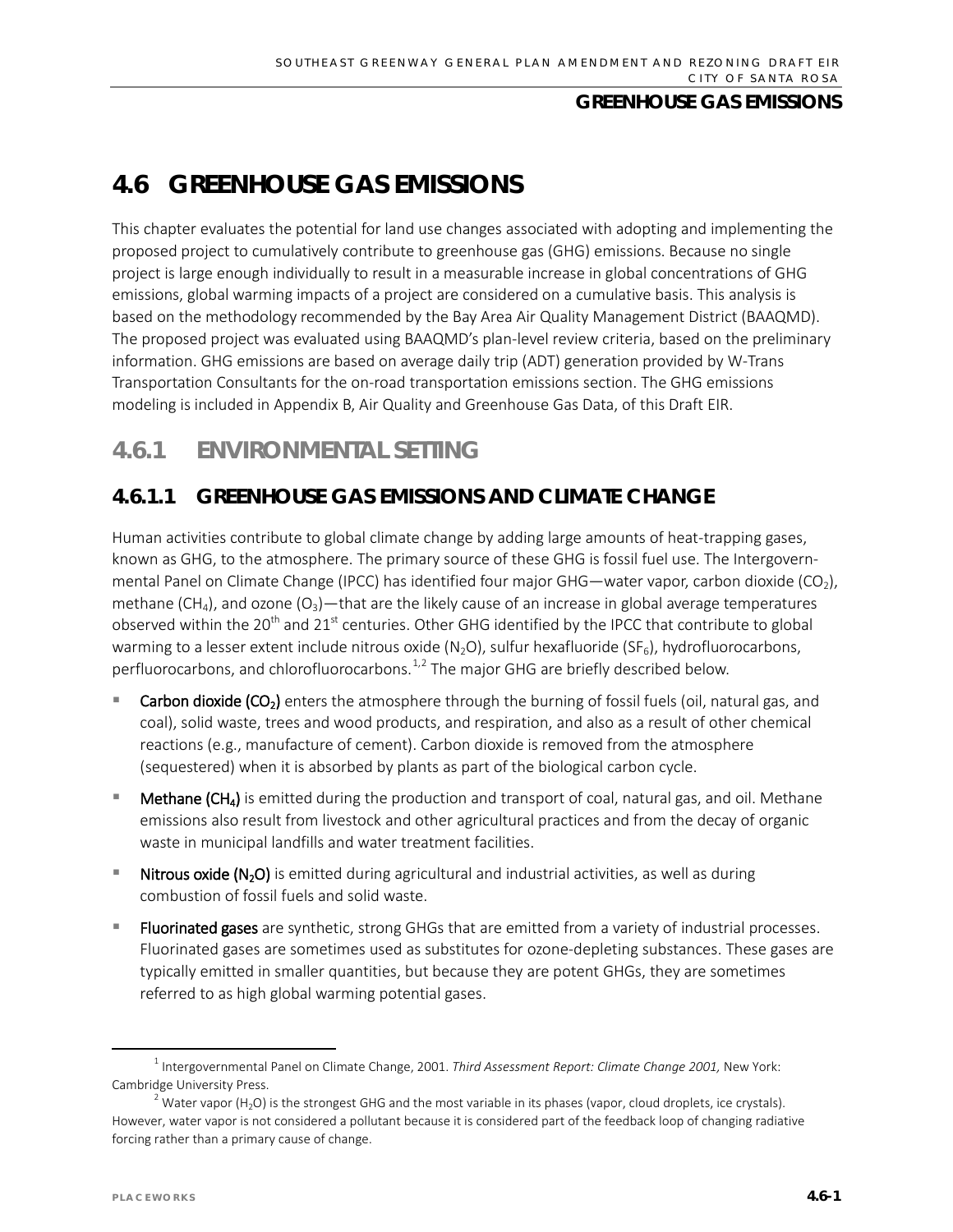- **Chlorofluorocarbons (CFCs)** are GHGs covered under the 1987 Montreal Protocol and used for refrigeration, air conditioning, packaging, insulation, solvents, or aerosol propellants. Since they are not destroyed in the lower atmosphere (troposphere, stratosphere), CFCs drift into the upper atmosphere where, given suitable conditions, they break down ozone. These gases are also ozonedepleting gases and are therefore being replaced by other compounds that are GHGs covered under the Kyoto Protocol.
- Hydrofluorocarbons (HFCs) contain only hydrogen, fluorine, and carbon atoms. They were introduced as alternatives to ozone-depleting substances to serve many industrial, commercial, and personal needs. HFCs are emitted as by-products of industrial processes and are also used in manufacturing. They do not significantly deplete the stratospheric ozone layer, but they are strong GHGs.<sup>[3](#page-1-0),[4](#page-1-1)</sup>
- Perfluorocarbons (PFCs) are a group of human-made chemicals composed of carbon and fluorine only. These chemicals (predominantly perfluoromethane  $[CF_4]$  and perfluoroethane  $[C_2F_6]$ ) were introduced, along with HFCs, as alternatives to the ozone-depleting substances. In addition, PFCs are emitted as by-products of industrial processes and are used in manufacturing. PFCs do not harm the stratospheric ozone layer, but they have a high global warming potential.
- **Sulfur Hexafluoride (SF<sub>6</sub>)** is a colorless gas soluble in alcohol and ether, slightly soluble in water. SF<sub>6</sub> is a strong GHG used primarily in electrical transmission and distribution systems as an insulator.
- Hydrochlorofluorocarbons (HCFCs) contain hydrogen, fluorine, chlorine, and carbon atoms. Although ozone-depleting substances, they are less potent at destroying stratospheric ozone than CFCs. They have been introduced as temporary replacements for CFCs and are also GHGs.

GHGs are dependent on the lifetime, or persistence, of the gas molecule in the atmosphere. Some GHGs have a stronger greenhouse effect than others. These are referred to as high global warming potential gases. The global warming potential or "GWP" is used to convert GHGs to carbon dioxide (CO<sub>2</sub>) equivalence ( $CO<sub>2</sub>e$ ) to show the relative potential that different GHGs have to contribute to the greenhouse effect. For example, under IPCC's Fourth Assessment Report GWP values for methane (CH<sub>4</sub>), a project that generates 10 metric tons (MT) of CH<sub>4</sub> would be equivalent to 2[5](#page-1-2)0 MT of CO<sub>2</sub>.<sup>5</sup> Specific climate change impacts that could affect the proposed project include water supply, wildfire risks, health impacts, and energy demand.<sup>[6](#page-1-3)</sup> The GWP of GHG emissions are shown in Table 4.6-1.

<span id="page-1-0"></span> <sup>3</sup>  $3$  United States Environmental Protection Agency, 2017. Greenhouse Gas Emissions, http://www.epa.gov/climatechange/ ghgemissions/gases.html.

<span id="page-1-1"></span><sup>&</sup>lt;sup>4</sup> Intergovernmental Panel on Climate Change, 2001. Third Assessment Report: Climate Change 2001, New York: Cambridge University Press.

<span id="page-1-2"></span> $^5$  CO<sub>2</sub>-equivalence is used to show the relative potential that different GHGs have to retain infrared radiation in the atmosphere and contribute to the greenhouse effect. The global warming potential of a GHG is also dependent on the lifetime, or persistence, of the gas molecule in the atmosphere.

<span id="page-1-3"></span> $^6$  California Climate Change Center. 2012. Our Changing Climate 2012, Vulnerability & Adaptation to the Increasing Risks from Climate Change in California. July.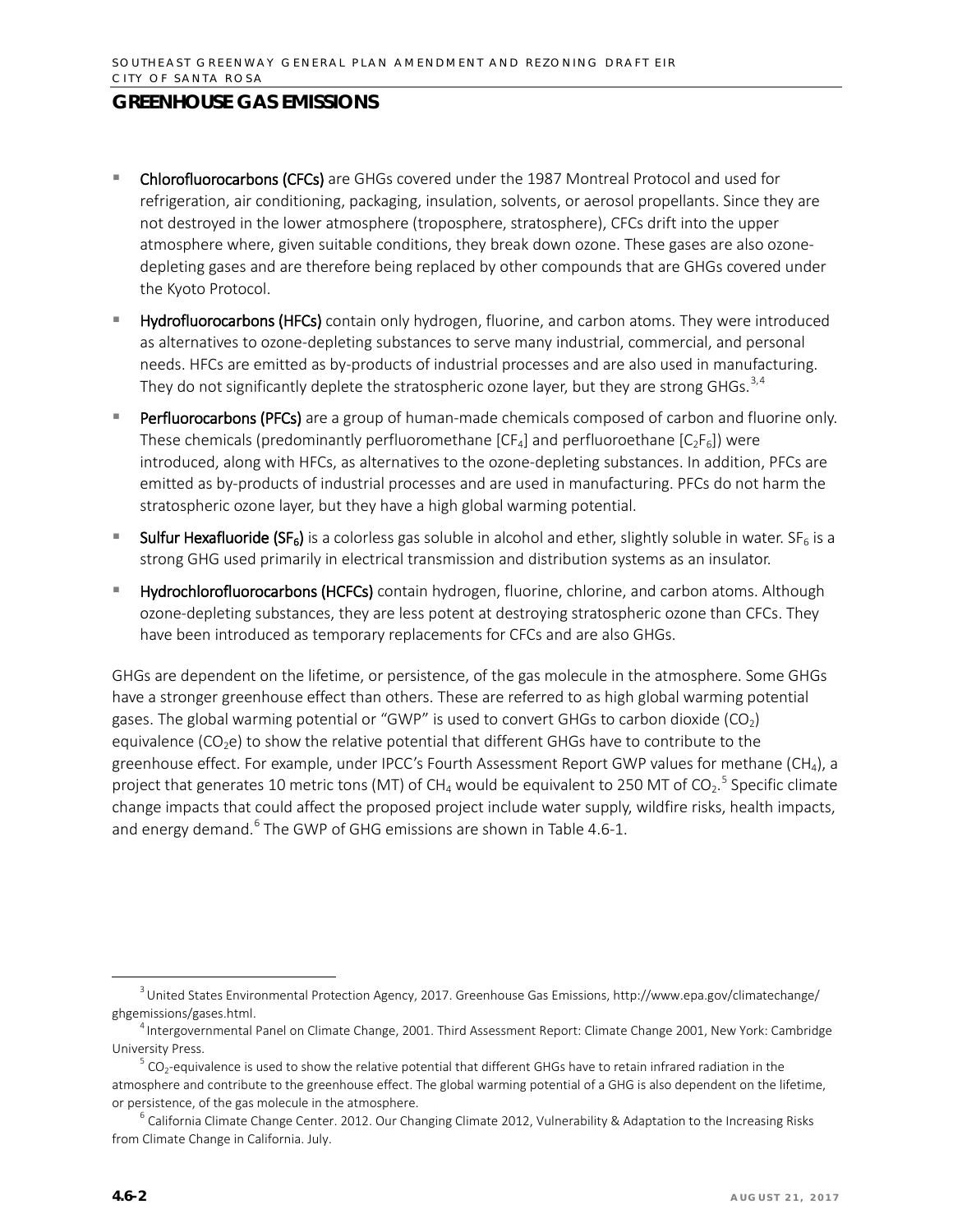| <b>TABLE 4.6-1</b><br>GHG EMISSIONS AND THEIR RELATIVE GLOBAL WARMING POTENTIAL COMPARED TO CO <sub>2</sub> |                                                                       |                                                                       |                                                                                                                             |                                                                                                                      |
|-------------------------------------------------------------------------------------------------------------|-----------------------------------------------------------------------|-----------------------------------------------------------------------|-----------------------------------------------------------------------------------------------------------------------------|----------------------------------------------------------------------------------------------------------------------|
| <b>GHGs</b>                                                                                                 | <b>Second Assessment</b><br>Report Atmospheric<br>Lifetime<br>(Years) | <b>Fourth Assessment</b><br>Report Atmospheric<br>Lifetime<br>(Years) | <b>Second Assessment</b><br>Report<br><b>Global Warming</b><br><b>Potential Relative to</b><br>CO <sub>2</sub> <sup>a</sup> | Fourth Assessment<br>Report<br><b>Global Warming</b><br><b>Potential Relative to</b><br>CO <sub>2</sub> <sup>a</sup> |
| Carbon Dioxide (CO <sub>2</sub> )                                                                           | 50 to 200                                                             | 50 to 200                                                             | 1                                                                                                                           | $\mathbf{1}$                                                                                                         |
| Methane <sup>b</sup> (CH <sub>4</sub> )                                                                     | 12(±3)                                                                | 12                                                                    | 21                                                                                                                          | 25                                                                                                                   |
| Nitrous Oxide (N <sub>2</sub> O)                                                                            | 120                                                                   | 114                                                                   | 310                                                                                                                         | 298                                                                                                                  |
| Hydrofluorocarbons:                                                                                         |                                                                       |                                                                       |                                                                                                                             |                                                                                                                      |
| $HFC-23$                                                                                                    | 264                                                                   | 270                                                                   | 11,700                                                                                                                      | 14,800                                                                                                               |
| $HFC-32$                                                                                                    | 5.6                                                                   | 4.9                                                                   | 650                                                                                                                         | 675                                                                                                                  |
| <b>HFC-125</b>                                                                                              | 32.6                                                                  | 29                                                                    | 2,800                                                                                                                       | 3,500                                                                                                                |
| <b>HFC-134a</b>                                                                                             | 14.6                                                                  | 14                                                                    | 1,300                                                                                                                       | 1,430                                                                                                                |
| <b>HFC-143a</b>                                                                                             | 48.3                                                                  | 52                                                                    | 3,800                                                                                                                       | 4,470                                                                                                                |
| <b>HFC-152a</b>                                                                                             | 1.5                                                                   | 1.4                                                                   | 140                                                                                                                         | 124                                                                                                                  |
| HFC-227ea                                                                                                   | 36.5                                                                  | 34.2                                                                  | 2,900                                                                                                                       | 3,220                                                                                                                |
| HFC-236fa                                                                                                   | 209                                                                   | 240                                                                   | 6,300                                                                                                                       | 9.810                                                                                                                |
| HFC-4310mee                                                                                                 | 17.1                                                                  | 15.9                                                                  | 1,300                                                                                                                       | 1,030                                                                                                                |
| Perfluoromethane: CF <sub>4</sub>                                                                           | 50,000                                                                | 50,000                                                                | 6,500                                                                                                                       | 7,390                                                                                                                |
| Perfluoroethane: C <sub>2</sub> F <sub>6</sub>                                                              | 10,000                                                                | 10,000                                                                | 9,200                                                                                                                       | 12,200                                                                                                               |
| Perfluorobutane: C <sub>4</sub> F <sub>10</sub>                                                             | 2,600                                                                 | <b>NA</b>                                                             | 7,000                                                                                                                       | 8,860                                                                                                                |
| Perfluoro-2-methylpentane:<br>$C_6F_{14}$                                                                   | 3,200                                                                 | <b>NA</b>                                                             | 7,400                                                                                                                       | 9,300                                                                                                                |
| Sulfur Hexafluoride (SF6)                                                                                   | 3,200                                                                 | <b>NA</b>                                                             | 23,900                                                                                                                      | 22,800                                                                                                               |

Notes: The Intergovernmental Panel on Climate Change has published updated global warming potential (GWP) values in its Fifth Assessment Report<sup>[7](#page-2-0)</sup> that reflect new information on atmospheric lifetimes of GHGs and an improved calculation of the radiative forcing of CO<sub>2</sub> (radiative forcing is the difference of energy from sunlight received by the earth and radiated back into space).

a. Based on 100-year time horizon of the GWP of the air pollutant relative to  $CO_2$ .

b. The methane GWP includes direct effects and indirect effects due to the production of tropospheric ozone and stratospheric water vapor. The indirect effect due to the production of  $CO<sub>2</sub>$  is not included.

Source: Intergovernmental Panel on Climate Change. 1995. Second Assessment Report: Climate Change 1995; Intergovernmental Panel on Climate Change. 2007. Fourth Assessment Report: Climate Change 2007. New York: Cambridge University Press

# **4.6.1.2 REGULATORY FRAMEWORK**

# **Federal Regulations**

The United States Environmental Protection Agency (USEPA) announced on December 7, 2009, that GHG emissions threaten the public health and welfare of the American people and that GHG emissions from on-road vehicles contribute to that threat.<sup>[8](#page-2-1)</sup> To regulate GHGs from passenger vehicles, the USEPA was required to issue an endangerment finding. The finding identifies emissions of six key GHGs:  $CO<sub>2</sub>$ ,  $CH<sub>4</sub>$ ,

<span id="page-2-0"></span> $<sup>7</sup>$  Intergovernmental Panel on Climate Change, 2013. Fifth Assessment Report: Climate Change 2013, New York: Cambridge</sup> University Press.

<span id="page-2-1"></span><sup>&</sup>lt;sup>8</sup> US Environmental Protection Agency. 2009, December. EPA: Greenhouse Gases Threaten Public Health and the Environment. https://yosemite.epa.gov/opa/admpress.nsf/0/08d11a451131bca585257685005bf252.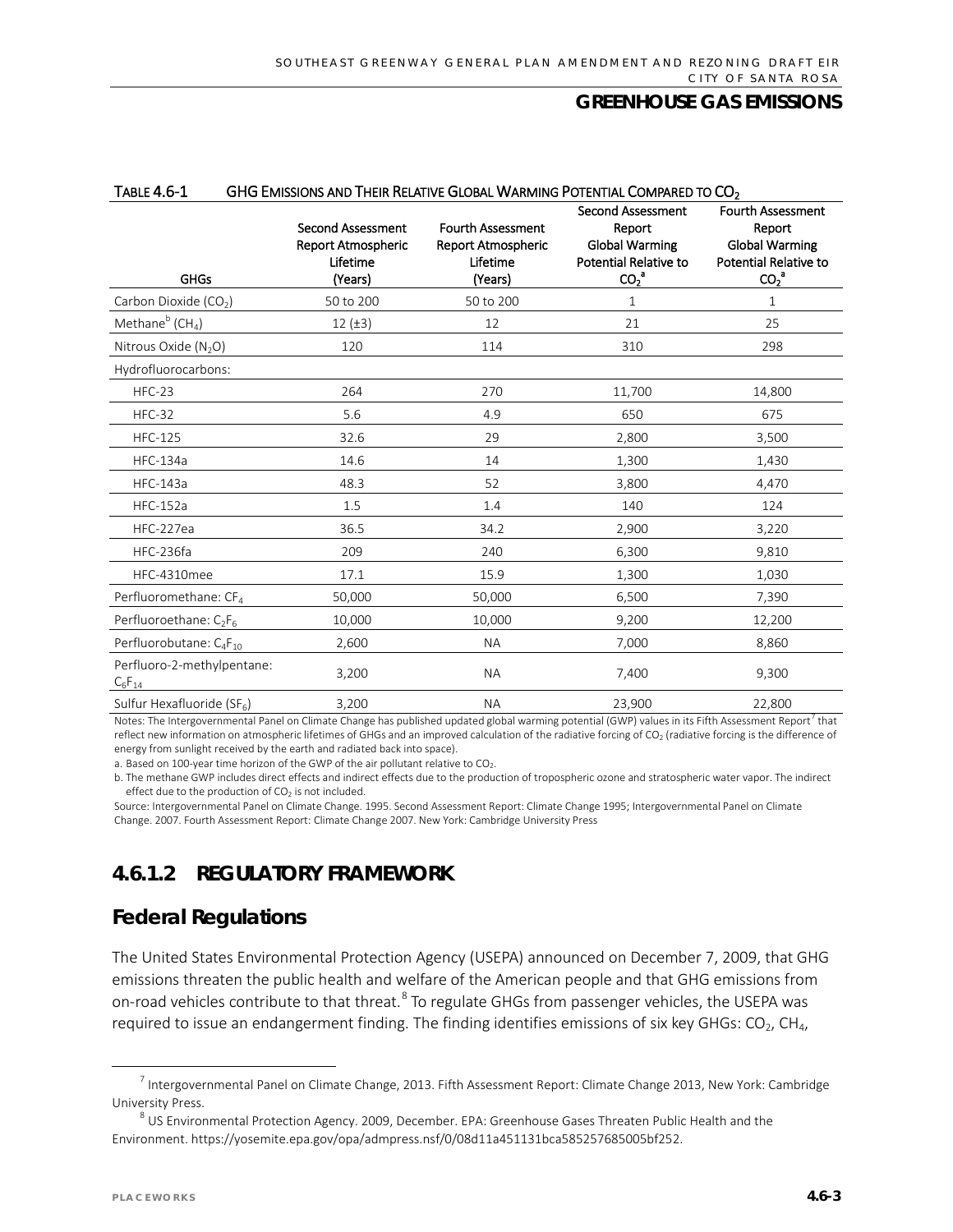$N_2O$ , hydrofluorocarbons, perfluorocarbons, and SF<sub>6</sub>. The first three are applicable to the project's GHG emissions inventory because they constitute the majority of GHG emissions and, per BAAQMD guidance, are the GHG emissions that should be evaluated as part of a project's GHG emissions inventory. The following summarize the federal regulations:

- US Mandatory Report Rule for GHGs (2009): Requires substantial emitters of GHG emissions (large stationary sources, etc.) to report GHG emissions data. Facilities that emit 25,000 MT or more of  $CO<sub>2</sub>e$ per year are required to submit an annual report.
- **Update to Corporate Average Fuel Economy Standards (2010 to 2012):** Automakers are required to cut GHG emissions in new vehicles by roughly 25 percent by 2016 (resulting in a fleet average of 35.5 miles per gallon by 2016). Rulemaking to adopt these new standards was completed in 2010. California agreed to allow automakers who show compliance with the national program to also be deemed in compliance with State requirements. The federal government issued new standards in 2012 for model years 2017 to 2025 that will require a fleet average of 54.5 miles per gallon in 2025. However, the USEPA is currently reexamining the 2017 to 2025 emissions standards.
- USEPA Regulation of Stationary Sources under the Clean Air Act (Ongoing): Pursuant to its authority under the Clean Air Act, the USEPA has been developing regulations for new stationary sources such as power plants, refineries, and other large sources of emissions. Pursuant to the 2013 *Climate Change Adaptation Plan*, the USEPA was directed to develop regulations for existing stationary sources.

# **State Regulations**

### *GHG Emission Reduction Legislation*

Current State of California guidance and goals for reductions in GHG emissions are generally embodied in Executive Order S-03-05, Assembly Bill 32 (AB 32), Senate Bill 32 (SB 32), Executive Order B-30-15, and Senate Bill 375 (SB 375). These State laws and other key legislation aimed at reducing GHG emissions in the California are summarized as follows:

- Executive Order S-03-05: Signed June 1, 2005, the following GHG reduction targets for the State included 2000 levels by 2010, 1990 levels by 2020, and 80 percent below 1990 levels by 2050.
- Assembly Bill 32: Also known as the Global Warming Solutions Act (2006), AB 32 was signed August 31, 2006, in order to reduce California's contribution of GHG emissions. AB 32 follows the 2020 tier of emissions reduction targets established in Executive Order S-03-05. Under AB 32, California Air Resources Board (CARB) prepared the *2008 Climate Change Scoping Plan* and the *2014 Climate Change Scoping Plan, and as discussed further below, has released the Draft 2017 Climate Change Scoping Plan.*
- Executive Order B-30-15: Signed April 29, 2015, this executive order sets a goal of reducing Statewide GHG emissions to 40 percent below 1990 levels by the year 2030 and required an update to CARB's 2014 Scoping Plan.
- Senate Bill 32 and Assembly Bill 197: Signed September 2016, SB 32 and AB 197 made the 2030 goal under Executive Order B-30-15 a Statewide mandated legislative target. AB 197 established a joint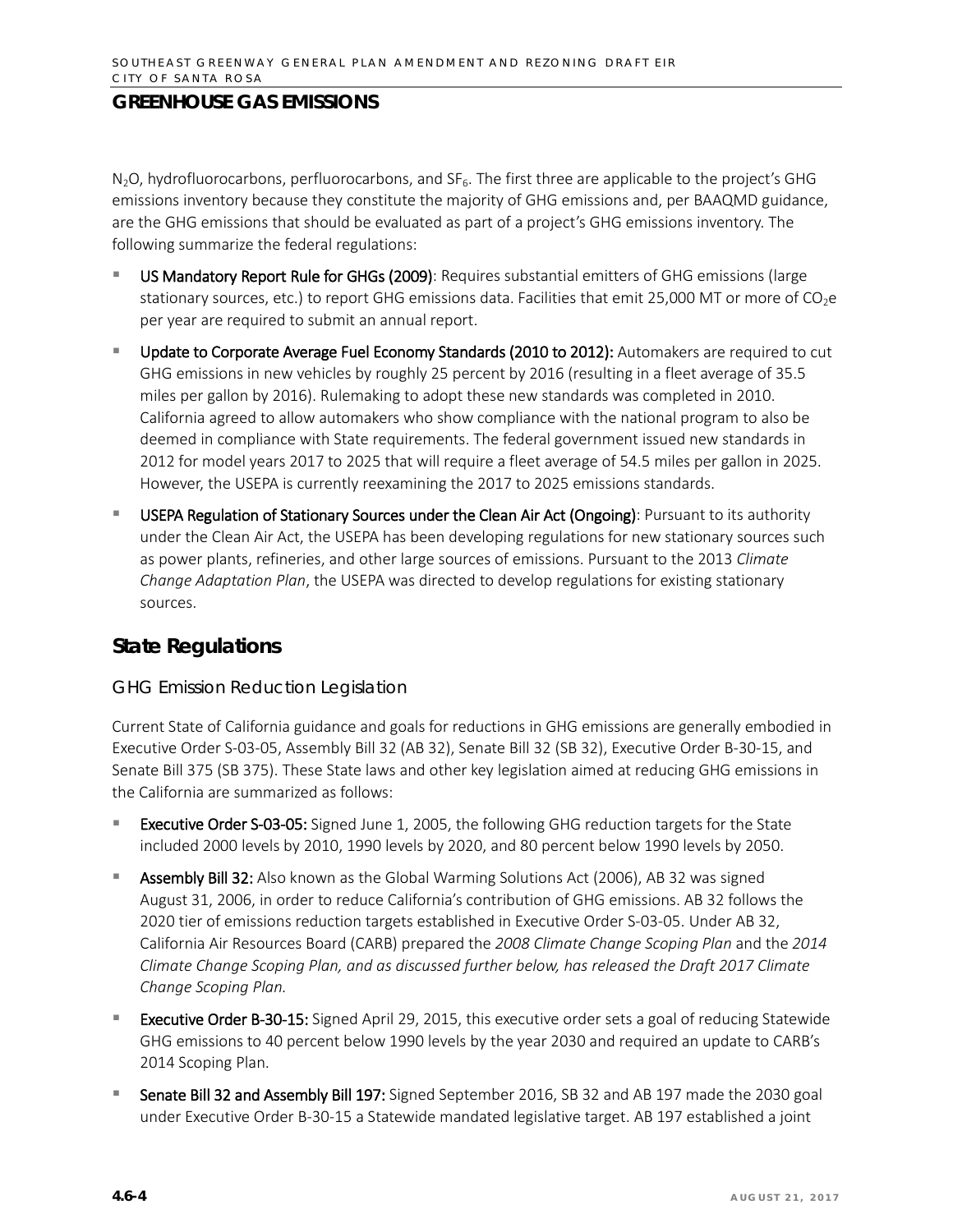legislative committee on climate change policies and required CARB to prioritize direction emissions reductions.[9](#page-4-0) Pursuant to these requirements on January 20, 2017, CARB released the *Draft 2017 Climate Change Scoping Plan Update*, which includes the potential regulations and programs, including strategies consistent with AB 197 requirements, to achieve the 2030 target. CARB has adoption hearings planned for June 2017. The *Draft 2017 Scoping Plan* establishes a new emissions limit of 260 million metric tons of carbon dioxide equivalent (MMTCO<sub>2</sub>e) for the year 2030, which corresponds to a 40 percent decrease in 1990 levels by 2030. The *Draft 2017 Scoping Plan* identified local governments as essential partners in achieving the State's long-term GHG reduction goals and identified local actions to reduce GHG emissions, including to achieve emissions of no more than 6 metric tons of carbon dioxide equivalent (MTCO<sub>2</sub>e) or less per capita by 2030 and 2 MTCO<sub>2</sub>e or less per capita by 2050. For projects undergoing CEQA environmental review, CARB states that lead agencies may develop evidenced-based bright-line numeric thresholds—consistent with the current Scoping Plan and the State's long-term GHG goals—and projects that exceed those thresholds may be required to incorporate either on-site design features and mitigation measures that avoid or minimize project emissions to the degree feasible, or a performance-based metric using a climate action plan or other plan to reduce GHG emissions is appropriate.<sup>[10](#page-4-1)</sup>

- Senate Bill 1383: Signed September 19, 2016, SB 1383 is a supplement to the GHG reduction strategies in the Scoping Plan to consider short-lived climate pollutants, including black carbon and  $CH<sub>4</sub>$ . Black carbon is the light-absorbing component of fine particulate matter (PM) produced during incomplete combustion of fuels (e.g., on- and off-road transportation, residential wood burning, charbroiling, and industrial processes). SB 1383 requires CARB, no later than January 1, 2018, to approve and begin implementing a comprehensive strategy to reduce emissions of short-lived climate pollutants to achieve the following reductions below 2013 levels by 2030, including  $CH_4$  by 40 percent, hydrofluorocarbon gases by 40 percent, and black carbon by 50 percent. This bill also establishes targets for reducing organic waste in landfills. In response to SB 1383, CARB adopted the *Final Proposed Short-Lived Climate Pollutant Strategy* on March 14, 2017.
- Senate Bill 375: Also known as the Sustainable Communities and Climate Protection Act, SB 375 was adopted in 2008 to connect the Scoping Plan's GHG emissions reductions targets for the transportation sector to local land use decisions that affect travel behavior. Its intent is to reduce GHG emissions from light-duty trucks and automobiles (excludes emissions associated with goods movement) by aligning regional, long-range, transportation plans, investments, and housing allocations to local land use planning to reduce VMT and vehicle trips. Specifically, SB 375 required CARB to establish GHG emissions reduction targets for each of the 18 regions in California managed by a metropolitan planning organization (MPO). The Metropolitan Transportation Commission (MTC) is the MPO for the nine-county San Francisco Bay Area region. MTC's targets are a 7 percent per capita reduction in GHG emissions from 2005 by 2020, and 15 percent per capita reduction from 2005 levels by 2035. SB 375 requires CARB to periodically update the targets, no later than every 8 years.

<sup>&</sup>lt;sup>9</sup> Rather than the previously-used market-based cap-and-trade program for large stationary, mobile, and other sources. <sup>10</sup> California Air Resources Board. 2017, January 20. The 2017 Climate Change Scoping Plan Update: The Proposed Strategy

<span id="page-4-1"></span><span id="page-4-0"></span>for Achieving California's 2030 Greenhouse Gas Target. https://www.arb.ca.gov/cc/scopingplan/2030sp\_pp\_final.pdf.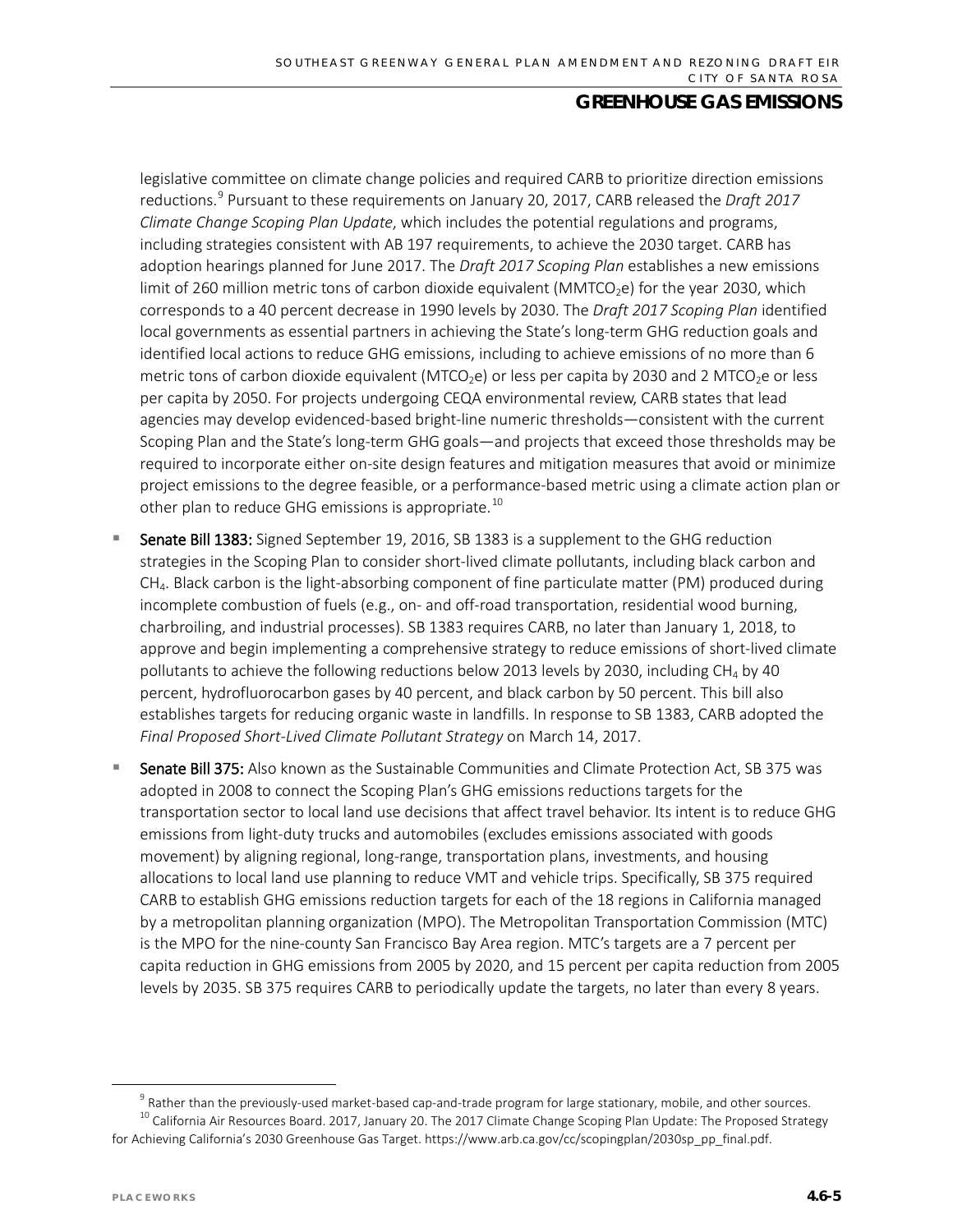The 2020 targets are less than the 2035 targets because a significant portion of the built environment in 2020 has been defined by decisions that have already been made. In general, the 2020 scenarios reflect that more time is needed for large land use and transportation infrastructure changes. Most of the reductions in the interim are anticipated to come from improving the efficiency of the region's transportation network. The targets would result in 3 MMTCO<sub>2</sub>e of reductions by 2020 and 15  $MMTCO<sub>2</sub>e$  of reductions by 2035. Based on these reductions, the passenger vehicle target in CARB's Scoping Plan (for AB 32) would be met. $^{11}$  $^{11}$  $^{11}$ 

- Assembly Bill 1493: Also known as Pavley I, AB 1493 is a clean-car standard that reduces GHG emissions from new passenger vehicles (light-duty auto to medium-duty vehicles) from 2009 through 2016 and is anticipated to reduce GHG emissions from new passenger vehicles by 30 percent in 2016. California implements the Pavley I standards through a waiver granted to California by the USEPA. In 2012, the EPA issued a Final Rulemaking that sets even more stringent fuel economy and GHG emissions standards for model year 2017 through 2025 light-duty vehicles (see also the discussion on the update to the CAFE standards under Federal Laws, above). In January 2012, CARB approved the Advanced Clean Cars program (formerly known as Pavley II) for model years 2017 through 2025. The program combines the control of smog, soot, and global warming gases and requirements for greater numbers of zero-emission vehicles into a single package of standards.
- Executive Order S-01-07: Signed on January 18, 2007, the State set new low-carbon fuel standards for transportation fuels sold within the State.
- Executive Order B-16-2012: Signed on March 23, 2012, the State directed that CARB, the California Energy Commission, the Public Utilities Commission, and other relevant agencies to work with the Plug-in Electric Vehicle Collaborative and the California Fuel Cell Partnership to establish benchmarks to accommodate zero-emissions vehicles in major metropolitan areas, including infrastructure to support them (e.g., electric vehicle charging stations).
- Senate Bills 1078, 107, and X1-2, and Executive Order S-14-08: A major component of California's Renewable Energy Program is the renewable portfolio standard established under Senate Bill 1078 and 107. Executive Order S-14-08 was signed in November 2008, which expanded the State's Renewable Energy Standard to 33 percent renewable power by 2020. This standard was adopted by the legislature in 2011 (SB X1-2). The increase in renewable sources for electricity production will decrease indirect GHG emissions from development projects because electricity production from renewable sources is generally considered carbon neutral.
- Senate Bill 350: Signed in September 2015, SB 350 establishes tiered increases to the renewable portfolio standard of 40 percent by 2024, 45 percent by 2027, and 50 percent by 2030. SB 350 seeks to double the energy efficiency savings in electricity and natural gas through energy efficiency and conservation measures.

<span id="page-5-0"></span> $11$  California Air Resources Board. 2010, August. Proposed Regional Greenhouse Gas Emission Reduction Targets for Automobiles and Light Trucks Pursuant to Senate Bill 375. Staff Report.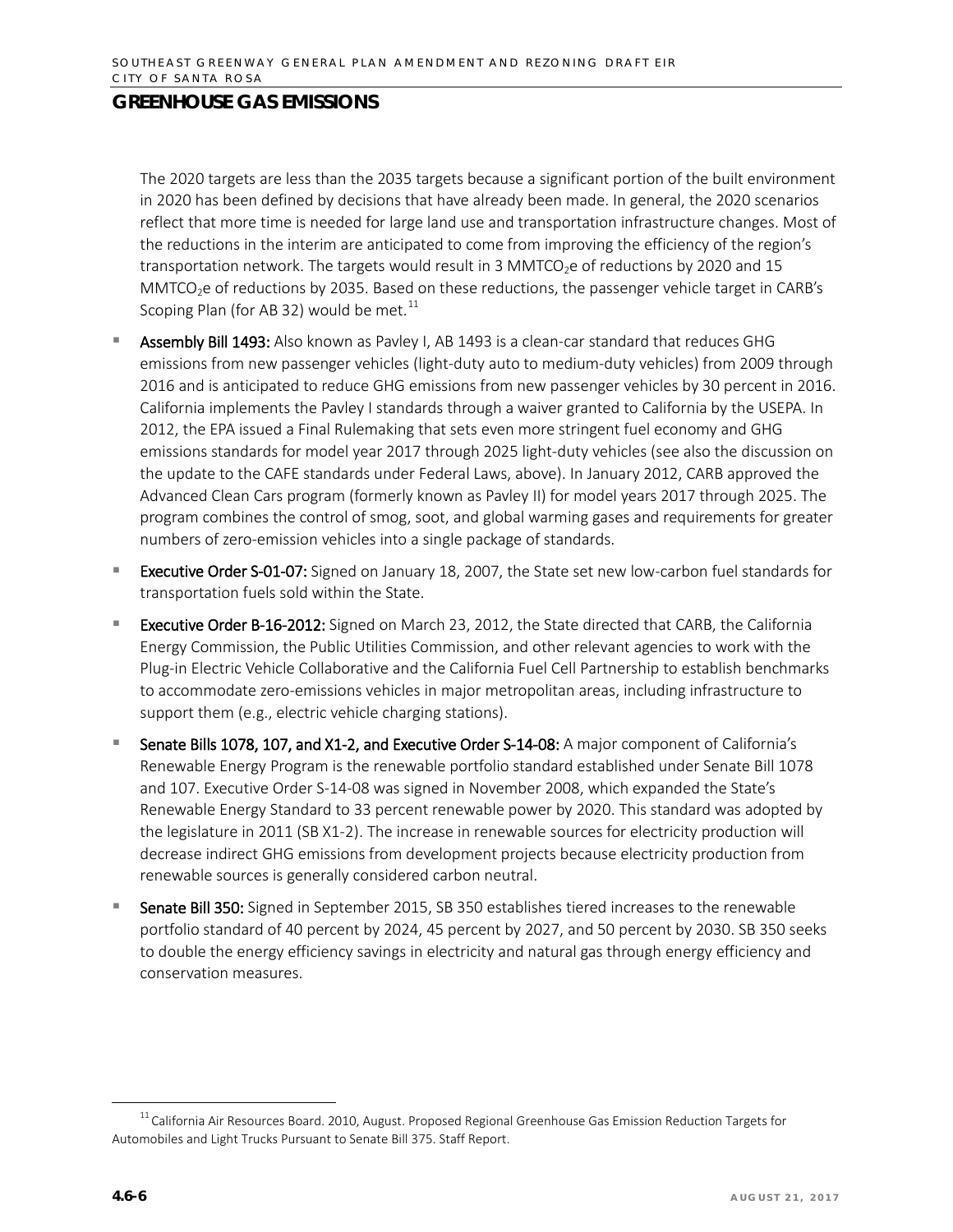# *California Building Code: Building Energy Efficiency Standards*

Energy conservation standards for new residential and non-residential buildings were adopted in June 1977 and most recently revised in 2016 (Title 24, Part 6, of the California Code of Regulations). Title 24 requires the design of building shells and building components to conserve energy. The standards are updated periodically to allow for consideration and possible incorporation of new energy efficiency technologies and methods. On June 10, 2015, the California Energy Commission adopted the 2016 Building Energy Efficiency Standards, which went into effect on January 1, 2017. The 2016 Building Energy Efficiency Standards continues to improve upon the previous 2013 Standards for new construction of, and additions and alterations to, residential and nonresidential buildings. Under the 2016 Standards, residential and nonresidential buildings are 28 and 5 percent more energy efficient than the 2013 Standards, respectively.<sup>[12](#page-6-0)</sup> While the 2016 Standards do not achieve zero net energy, they do get very close to the State's goal and make important steps toward changing residential building practices in California. The 2019 Standards will take the final step to achieve zero net energy for newly constructed residential buildings throughout California.<sup>[13](#page-6-1)</sup>

## *California Building Code: CALGreen*

On July 17, 2008, California Green Building Standards Code (24 California Code of Regulations, Part 11, known as "CALGreen") was adopted as part of the California Building Standards Code. CALGreen established planning and design standards for sustainable site development, energy efficiency (in excess of the California Energy Code requirements), water conservation, material conservation, and internal air contaminants.[14](#page-6-2) The mandatory provisions of the 2016 CALGreen building standards became effective on January 1, 2017.

### *2006 Appliance Efficiency Regulations*

Adopted by the California Energy Commission on October 11, 2006, the 2006 Appliance Efficiency Regulations (Title 20, California Code of Regulations, Sections 1601 through 1608) were approved by the California Office of Administrative Law on December 14, 2006. The regulations include standards for both federally regulated appliances and non–federally regulated appliances. Though these regulations are now often viewed as "business-as-usual," they exceed the standards imposed by all other states and they reduce GHG emissions by reducing energy demand.

### *Solid Waste Regulations*

California's Integrated Waste Management Act of 1989 (AB 939), Public Resources Code 40050 et seq.) set a requirement for cities and counties throughout the State to divert 50 percent of all solid waste from landfills by January 1, 2000, through source reduction, recycling, and composting. In 2008, the requirements were modified to reflect a per capita requirement rather than tonnage. To help achieve this,

<span id="page-6-0"></span><sup>&</sup>lt;sup>12</sup> California Energy Commission. 2015. 2016 Building Energy Efficiency Standards, Adoption Hearing Presentation. http://www.energy.ca.gov/title24/2016standards/rulemaking/documents/ June 10.

<span id="page-6-2"></span><span id="page-6-1"></span> $^3$  California Energy Commission. 2015. 2016 Building Energy and Efficiency Standards Frequently Asked Questions. http://www.energy.ca.gov/title24/2016standards/rulemaking/documents/2016 Building Energy Efficiency Standards FAQ.pdf.

 $^{14}$  The green building standards became mandatory in the 2010 edition of the code.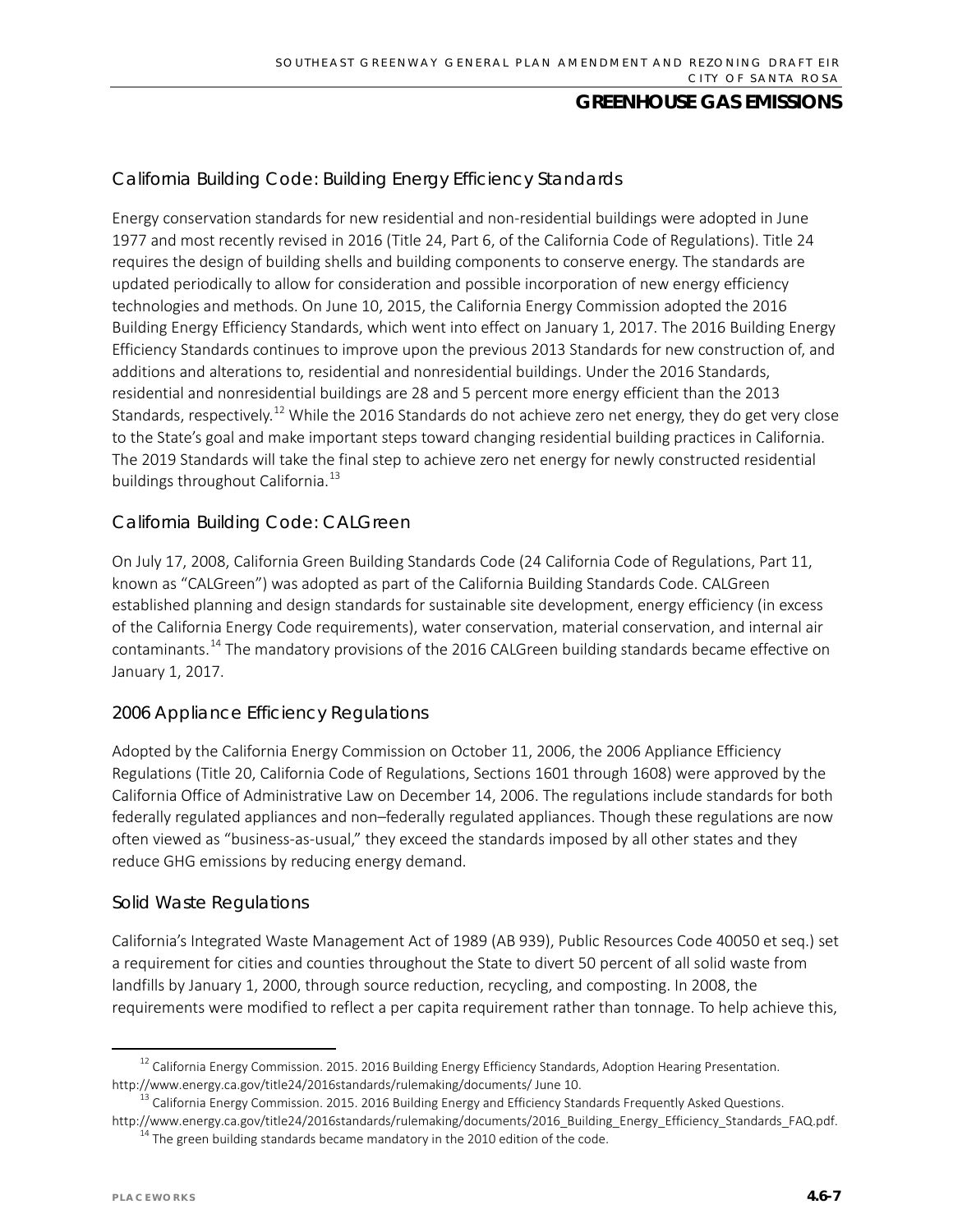the act requires that each city and county prepare and submit a source reduction and recycling element. AB 939 also established the goal for all California counties to provide at least 15 years of ongoing landfill capacity. AB 341 (Chapter 476, Statutes of 2011) increased the Statewide goal for waste diversion to 75 percent by 2020 and requires recycling of waste from commercial and multifamily residential land uses.

The California Solid Waste Reuse and Recycling Access Act (AB 1327, California Public Resources Code Sections 42900 et seq.) requires areas to be set aside for collecting and loading recyclable materials in development projects. The Act required the California Integrated Waste Management Board to develop a model ordinance for adoption by any local agency requiring adequate areas for collection and loading of recyclable materials as part of development projects. Local agencies are required to adopt the model or an ordinance of their own. Section 5.408 of CALGreen also requires that at least 50 percent of the nonhazardous construction and demolition waste from nonresidential construction operations be recycled and/or salvaged for reuse.

AB 1826, signed on October of 2014, requires businesses to recycle their organic waste on and after April 1, 2016, depending on the amount of waste they generate per week. This law also requires that on and after January 1, 2016, local jurisdictions implement an organic waste recycling program to divert organic waste generated by businesses, including multifamily residential dwellings that consist of five or more units. Organic waste means food waste, green waste, landscape and pruning waste, nonhazardous wood waste, and food-soiled paper waste that is mixed in with food waste.

### *Water Efficiency Regulations*

The 20x2020 Water Conservation Plan was issued by the Department of Water Resources (DWR) in 2010 pursuant to Senate Bill 7, which was adopted during the  $7<sup>th</sup>$  Extraordinary Session of 2009 to 2010 and therefore dubbed "SBX7-7." SBX7-7 mandated urban water conservation and authorized the DWR to prepare a plan implementing urban water conservation requirements (20x2020 Water Conservation Plan). In addition, it required agricultural water providers to prepare agricultural water management plans, measure water deliveries to customers, and implement other efficiency measures. SBX7-7 requires urban water providers to adopt a water conservation target of 20 percent reduction in urban per capita water use by 2020 compared to 2005 baseline use.

The Water Conservation in Landscaping Act of 2006 (AB 1881) requires local agencies to adopt the updated DWR model ordinance or equivalent. AB 1881 also requires the Energy Commission, in consultation with the department, to adopt, by regulation, performance standards and labeling requirements for landscape irrigation equipment, including irrigation controllers, moisture sensors, emission devices, and valves to reduce the wasteful, uneconomic, inefficient, or unnecessary consumption of energy or water.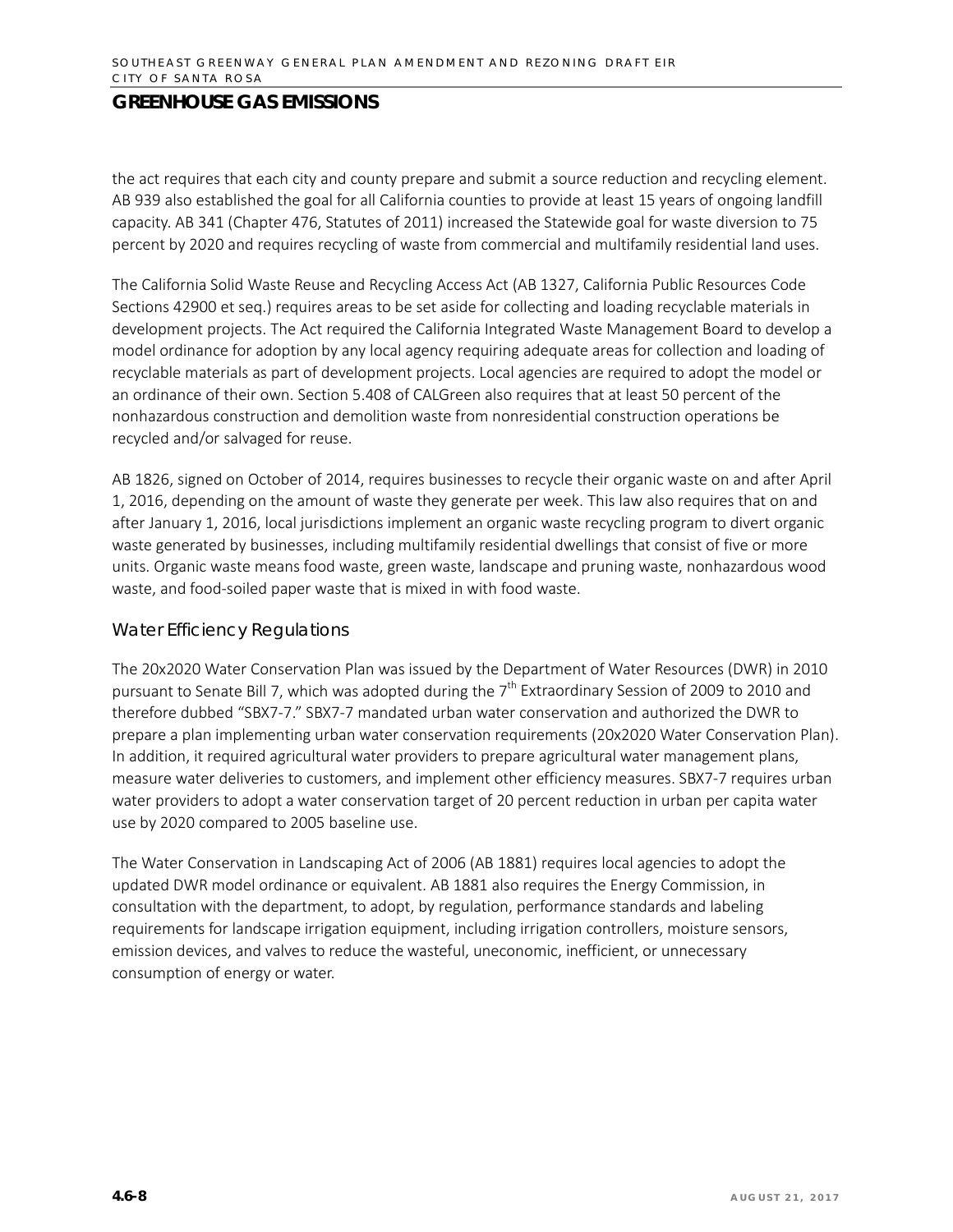# **Regional Regulations**

#### *Plan Bay Area*

*Plan Bay Area* is the Bay Area's Regional Transportation Plan (RTP)/Sustainable Community Strategy (SCS). *Plan Bay Area,* adopted jointly by ABAG and MTC July 18, 2013, <sup>[15](#page-8-0)</sup> lays out a development scenario for the region, which, when integrated with the transportation network and other transportation measures and policies, would reduce GHG emissions from transportation (excluding goods movement) beyond the per capita reduction targets identified by CARB. *Plan Bay Area* meets a 16 percent per capita reduction of GHG emissions by 2035 and a 10 percent per capita reduction by 2020 from 2005 conditions. As part of the implementing framework for *Plan Bay Area*, local governments have identified Priority Development Areas (PDAs) to focus growth. PDAs are transit-oriented, infill development opportunity areas within existing communities. Overall, well over two-thirds of all regional growth in the Bay Area by 2040 is allocated within PDAs. PDAs are expected to accommodate 80 percent (or over 525,570 units) of new housing and 66 percent (or 744,230) of new jobs in the region.<sup>[16](#page-8-1)</sup> The Southeast Greenway Area is not within a Priority Development Area. $^{17}$  $^{17}$  $^{17}$ 

The final draft of *Plan Bay Area 2040* was recently released and has an anticipated adoption in the fall of 2017. It would serve as a limited and focused update to *Plan Bay Area 2013*, with updated planning assumptions that incorporate key economic, demographic, and financial trends from the last several years.[18](#page-8-3) Per the final draft of *Plan Bay Area 2040*, while the projected number of new housing units and new jobs within PDAs would increase to 629,000 units and 707,000 jobs compared to the adopted *Plan Bay Area 2013*, its overall share would be reduced to 77 percent and 55 percent. <sup>26</sup> However, the final draft of *Plan Bay Area 2040* plan would remain on track in meeting the 16 percent per capita reduction of GHG emissions by 2035.<sup>[19](#page-8-4)</sup>

### *Climate Action 2020 and Beyond*

*Climate Action 2020 and Beyond* is the regional climate action plan for Sonoma County. *Climate Action 2020 and Beyond* builds on prior commitments to reduce GHG emissions through a community-wide climate action plan for all communities in Sonoma County, including Santa Rosa. The regional framework creates an efficient and consistent approach to address climate change but allows local governments to adopt locally appropriate measures to reduce GHG emissions. The *Climate Action 2020 and Beyond* establishes a countywide GHG reduction goal as opposed to individual goals for each jurisdiction that recognizes the shared nature of the challenge as well as the fact that Sonoma County communities each have a different capacity to achieve GHG reductions. It also provides information about local climate

 <sup>15</sup> It should be noted that the Bay Area Citizens filed a lawsuit on MTC's and ABAG's adoption of *Plan Bay Area*.

<span id="page-8-1"></span><span id="page-8-0"></span><sup>&</sup>lt;sup>16</sup> Metropolitan Transportation Commission and Association of Bay Area Governments, 2013. Plan Bay Area: Strategy for a Sustainable Region, July 18.

<span id="page-8-2"></span> $17$  Associated Bay Area Governments. July 2015. Priority Development Area Showcase, http://gis.abag.ca.gov/website/PDAShowcase/.

<span id="page-8-3"></span><sup>&</sup>lt;sup>18</sup> Metropolitan Transportation Commission and Association of Bay Area Governments. 2017, March. Plan Bay Area 2040 Draft Plan.

<span id="page-8-4"></span><sup>&</sup>lt;sup>19</sup> Metropolitan Transportation Commission and Association of Bay Area Governments. 2017, March. Plan Bay Area 2040 Draft Plan.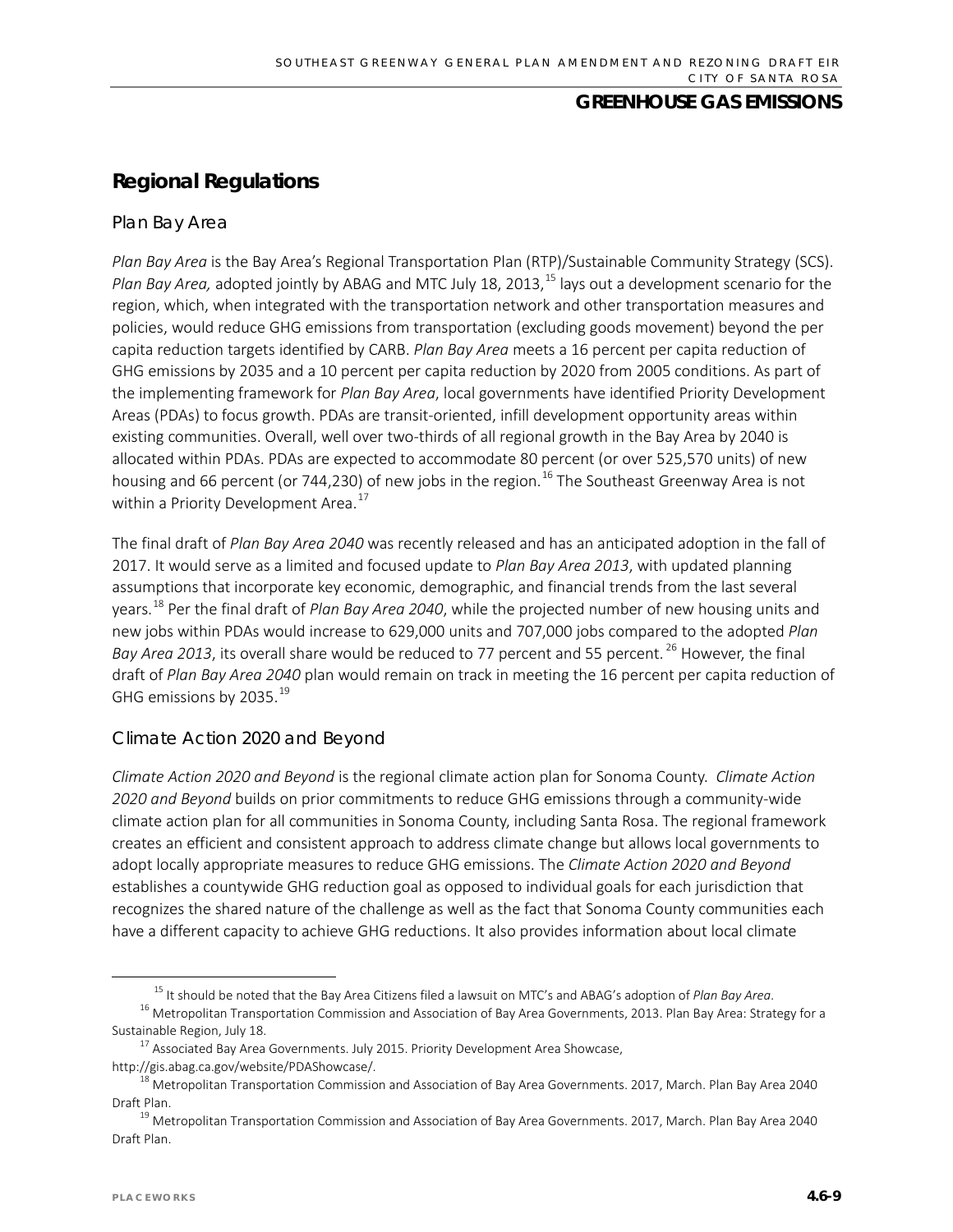hazards and what Sonoma County communities can do to prepare. The Regional Climate Protection Agency board adopted *Climate Action 2020 and Beyond* on July 11, 2016.

# **Local Regulations**

#### *General Plan 2035*

The Land Use and Livability (LUL) and Open Space and Conservation (OSC) elements of the General Plan 2035 include the following goals and policies specific to reducing GHG emission and applicable to the proposed project:

- Goal LUL-A: Foster a compact rather than a scattered development pattern in order to reduce travel, energy, land, and materials consumption while promoting greenhouse gas emission reductions citywide.
	- Policy LUL-A-1: As part of plan implementation including development review, capital improvements programming, and preparation of detailed area plans – foster close land use/transportation relationships to promote use of alternative transportation modes and discourage travel by automobile.
- Goal LUL-E: Promote livable neighborhoods by requiring compliance with green building programs to ensure that new construction meets high standards of energy efficiency and sustainable material use. Ensure that everyday shopping, park and recreation facilities, and schools are within easy walking distance of most residents.
	- Policy LUL-E-2: As part of planning and development review activities, ensure that projects, subdivisions, and neighborhoods are designed to foster livability.
- Goal OSC-K: Reduce energy use in existing and new commercial, industrial, and public structures.
	- Policy OSC-K-5: Implement measures of the Climate Action Plan which increase energy efficiency, including retrofitting existing buildings and facilitating energy upgrades.
- Goal OSC-M: Reduce Greenhouse Gas Emissions
	- Policy OSC-M-1 Meet local, regional and State targets for reduction of greenhouse gas emissions through implementation of the Climate Action Plan.

#### *Climate Action Plan*

On June 5, 2012, the Santa Rosa City Council adopted the Santa Rosa Climate Action Plan (CAP). The Santa Rosa CAP recognizes the imperative to act on climate change and demonstrates the City's continued commitment to reducing GHG emissions. As described above, the City is one of the nine cities in Sonoma County to collaborate on regional efforts to reduce GHG emissions as part of the Sonoma County *Climate Action and Beyond*. The Santa Rosa CAP presents measures that will reduce local GHG emissions, meet State, regional, and local reduction targets, and streamline future environmental review of projects within Santa Rosa by following the California Environmental Quality Act (CEQA) Guidelines and meeting the BAAQMD expectations for a Qualified GHG Emissions Reduction Strategy.<sup>[20](#page-9-0)</sup> The Santa Rosa CAP follows both the CEQA Guidelines and the BAAQMD guidelines by incorporating the standard elements of a

<span id="page-9-0"></span><sup>&</sup>lt;sup>20</sup> City of Santa Rosa. June 5, 2012. Climate Action Plan. http://srcity.org/DocumentCenter/View/10762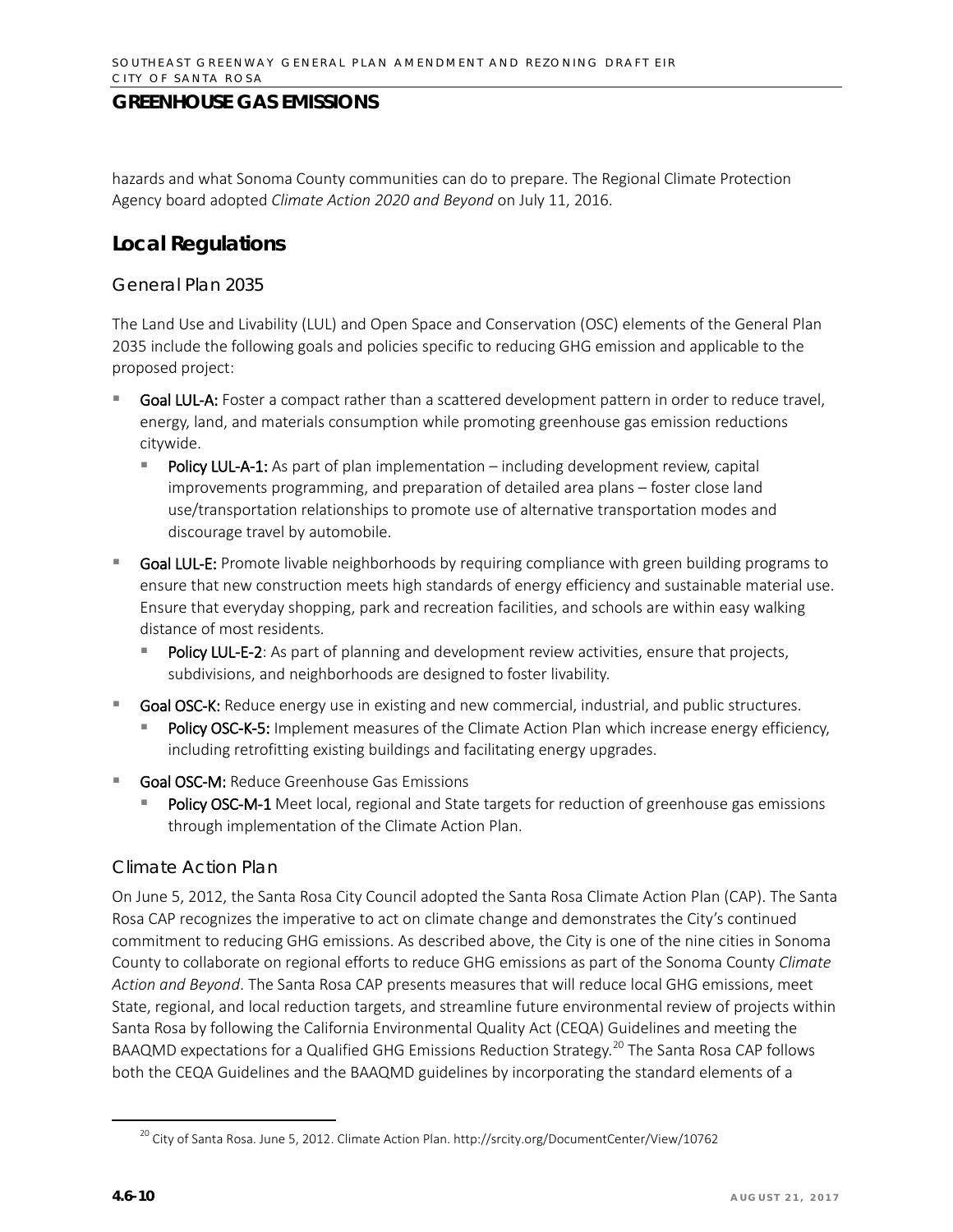Qualified GHG Reduction Strategy. The Santa Rosa CAP recommends various community and municipal strategies for near-term and mid-term considerations, and is centered on the following nine topic areas:

- **Energy Efficiency and Conservation**
- **Renewable Energy**
- Parking and Land Use Management
- **Improved Transport Options**
- **DEDIMIZED Vehicular Travel**
- Waste Reduction, Recycling, and Composting
- Water and Wastewater
- Agriculture and Local Food
- **F** Off-Road Vehicles and Equipment

The Santa Rosa CAP goals, measures, and actions that are relevant to the proposed project are shown in Table 4.6-2.

|              | Goal 1: Energy Efficiency and Conservation                                                                                                                         |
|--------------|--------------------------------------------------------------------------------------------------------------------------------------------------------------------|
| Measure 1.1  | CALGreen Requirements for New Construction. Continue to enforce and require new development to meet                                                                |
|              | Tier 1 CALGreen requirements, as amended, for new nonresidential and residential development.                                                                      |
| Action 1.1.1 | Require new development to comply with the current provisions, as amended, of CALGreen, Part 11 of the                                                             |
|              | California Green Building Standards Code.                                                                                                                          |
| Action 1.1.2 | Continue to require Tier 1 standards for new development and consider adding major remodels during the                                                             |
|              | next building code update.                                                                                                                                         |
| Action 1.1.3 | Require all new construction to be built with net zero electricity use, beginning in 2020.                                                                         |
| Action 1.1.4 | Evaluate potential incentives for projects that have net zero electricity use, prior to 2020.                                                                      |
| Measure 1.3  | Smart Meter Utilization. Encourage existing development and require new development to utilize PG&E's<br>Smart Meter system to facilitate energy and cost savings. |
| Action 1.3.1 | Require new construction and major remodels to install real-time energy monitors that allow building users to                                                      |
|              | track their current energy use.                                                                                                                                    |
| Measure 1.4  | Tree Planting and Urban Forestry. Plant and maintain trees on private property, streets, and open space areas.                                                     |
| Action 1.4.2 | Implement the City's tree preservation ordinance.                                                                                                                  |
| Action 1.4.3 | Require new development to supply an adequate number of street trees and private trees.                                                                            |
|              | Goal 3: Parking and Land Use Management                                                                                                                            |
| Measure 3.2  | Diversity and Destination Accessibility. Plan for a variety of complementary land uses within walking distance                                                     |
|              | of each other, such as housing, neighborhood-serving retail, and recreational facilities, to decrease the need                                                     |
|              | for vehicular travel.                                                                                                                                              |
| Action 3.2.2 | Improve the non-vehicular transportation network serving common destinations in Santa Rosa in order to                                                             |
|              | facilitate walking and biking.                                                                                                                                     |
| Measure 3.6  | Traffic Calming. Provide traffic calming measures to encourage people to walk or bike instead of drive.                                                            |
| Action 3.6.1 | Install traffic calming design features such as bulb-outs, median barriers, and striped crosswalks to improve                                                      |
|              | pedestrian convenience and encourage pedestrian and bicycle travel.                                                                                                |
|              | <b>Goal 4: Improved Transit Options</b>                                                                                                                            |
| Measure 4.1  | Bicycle and Pedestrian Network. Improve the bicycle and pedestrian network in Santa Rosa through design                                                            |
|              | elements, training, and facilities.                                                                                                                                |
| Action 4.1.1 | Implement the Bicycle and Pedestrian Master Plan.                                                                                                                  |
| Action 4.1.4 | Continue to support the Safe Routes to School (SRTS) and safe routes to transit programs in Santa Rosa.                                                            |
|              | <b>Goal 5: Optimized Vehicular Travel</b>                                                                                                                          |

#### TABLE 4.6-2 POLICIES OF THE SANTA ROSA CLIMATE ACTION PLAN RELEVANT TO THE PROPOSED PROJECT

Measure 5.1 Electric and Hybrid-Electric Vehicles. Facilitate the purchase and convenient use of electric and hybrid vehicles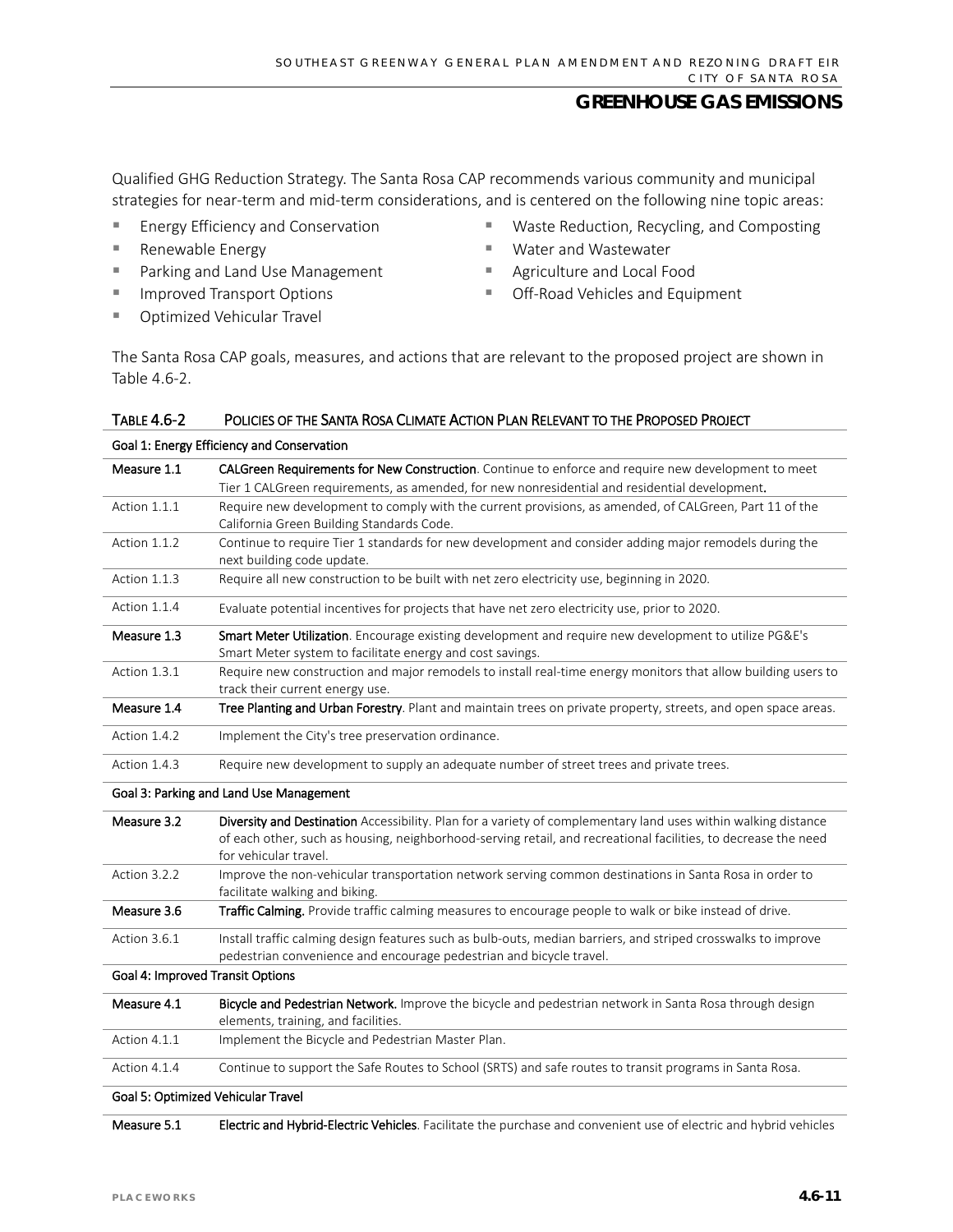| <b>TABLE 4.6-2</b>                 | POLICIES OF THE SANTA ROSA CLIMATE ACTION PLAN RELEVANT TO THE PROPOSED PROJECT                                                                                                                                                                                                                                                                                                                                                                                                                                                                                                                                 |  |
|------------------------------------|-----------------------------------------------------------------------------------------------------------------------------------------------------------------------------------------------------------------------------------------------------------------------------------------------------------------------------------------------------------------------------------------------------------------------------------------------------------------------------------------------------------------------------------------------------------------------------------------------------------------|--|
|                                    | in Santa Rosa.                                                                                                                                                                                                                                                                                                                                                                                                                                                                                                                                                                                                  |  |
| Action 5.1.1                       | Provide electric vehicle recharging stations in City facilities and parking lots that are equipped with solar-<br>generated power.                                                                                                                                                                                                                                                                                                                                                                                                                                                                              |  |
| Action 5.1.6                       | Continue to expand the electric vehicle charging network.                                                                                                                                                                                                                                                                                                                                                                                                                                                                                                                                                       |  |
|                                    | Goal 6: Waste Reduction, Recycling, and Composting                                                                                                                                                                                                                                                                                                                                                                                                                                                                                                                                                              |  |
| Measure 6.1                        | Recycling and Composting. Increase the amount of waste that is recycled and composted.                                                                                                                                                                                                                                                                                                                                                                                                                                                                                                                          |  |
| Action 6.1.3                       | Increase the City's construction and demolition ordinance to require 75% diversion by 2020 and 85%<br>diversion by 2035.                                                                                                                                                                                                                                                                                                                                                                                                                                                                                        |  |
| Goal 7: Water and Wastewater       |                                                                                                                                                                                                                                                                                                                                                                                                                                                                                                                                                                                                                 |  |
| Measure 7.1                        | Water Conservation. Continue to require and incentivize water conservation.                                                                                                                                                                                                                                                                                                                                                                                                                                                                                                                                     |  |
| Action 7.1.1                       | Require new development to reduce potable water use in accordance with the Tier 1 standards of CALGreen.                                                                                                                                                                                                                                                                                                                                                                                                                                                                                                        |  |
| Action 7.1.2                       | Continue and expand water conservation efforts including water-efficient landscaping, rainwater harvesting,<br>and high-efficiency appliance and fixture installations.                                                                                                                                                                                                                                                                                                                                                                                                                                         |  |
| Goal 8: Agriculture and Local Food |                                                                                                                                                                                                                                                                                                                                                                                                                                                                                                                                                                                                                 |  |
| Measure 8.1                        | Local Food Systems. Increase the amount of food grown and consumed locally.                                                                                                                                                                                                                                                                                                                                                                                                                                                                                                                                     |  |
| Action 8.3.1                       | Establish community gardens and urban farms throughout the city.                                                                                                                                                                                                                                                                                                                                                                                                                                                                                                                                                |  |
|                                    | Goal 9: Off-Road Vehicles and Equipment                                                                                                                                                                                                                                                                                                                                                                                                                                                                                                                                                                         |  |
| Measure 9.2                        | Construction Emissions. Reduce emissions from heavy-duty construction equipment by limiting idling and<br>utilizing cleaner fuels, equipment, and vehicles.                                                                                                                                                                                                                                                                                                                                                                                                                                                     |  |
| Action 9.2.1                       | Minimize idling times either by shutting equipment off when not in use or reducing the maximum idling time<br>to 5 minutes or less (as required by the California airborne toxics control measure Title 13, Section 2485 of<br>California Code of Regulations). Provide clear signage at all access points to remind employees of idling<br>restrictions.                                                                                                                                                                                                                                                       |  |
| Action 9.2.2                       | Construction equipment shall be maintained in accordance with manufacturer's specifications.                                                                                                                                                                                                                                                                                                                                                                                                                                                                                                                    |  |
| Action 9.2.3                       | Work with project applicants to limit GHG emissions from construction equipment by selecting one of the<br>following measures, at a minimum, as appropriate to the construction project:<br>Substitute electrified equipment for diesel- and gasoline-powered equipment where practical.<br>a.<br>Use alternative fuels for construction equipment on-site, where feasible, such as compressed natural<br>b.<br>gas (CNG), liquefied natural gas (LNG), propane, or biodiesel.<br>Avoid the use of on-site generators by connecting to grid electricity or utilizing solar-powered<br>$C_{\cdot}$<br>equipment. |  |

Source: City of Santa Rosa, 2015. Santa Rosa Climate Action Plan.

# **4.6.1.3 EXISTING CONDITIONS**

The project site includes 57 acres of land owned by Caltrans, which is largely undeveloped. The project site includes grassland, creeks, remnant orchards, potential wetlands and rocky outcroppings. These current land uses do not generate long-term GHG emissions from mobile sources, energy use, or area sources.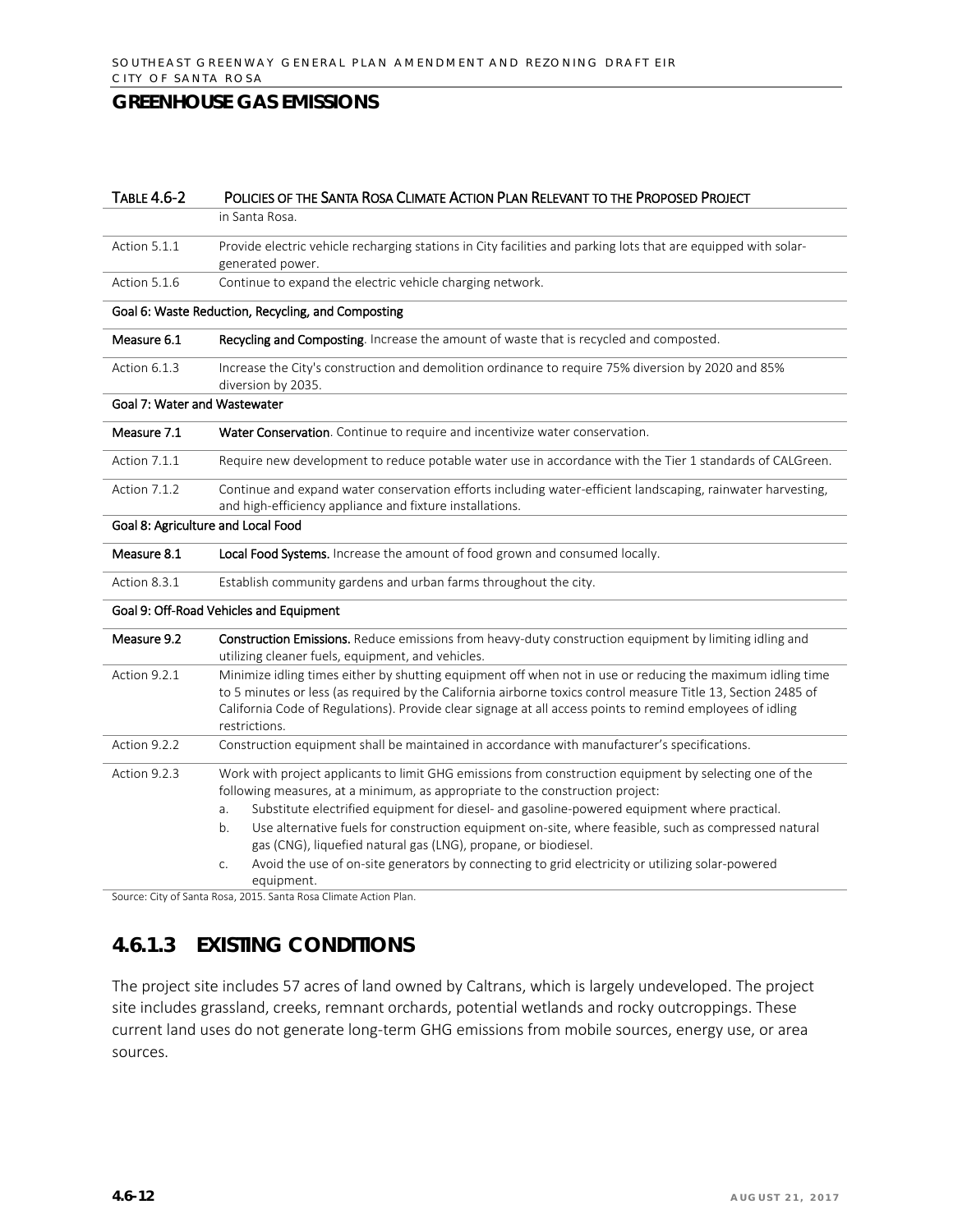# **4.6.2 STANDARDS OF SIGNIFICANCE**

# **4.6.2.1 CEQA GUIDELINES APPENDIX G**

Implementation of the proposed project would result in a significant impact if it would:

- 1. Generate GHG emissions, either directly or indirectly, that may a significant effect on the environment.
- 2. Conflict with an applicable plan, policy or regulation adopted for the purpose of reducing the emissions of GHG emissions.

# **4.6.2.2 BAAQMD SIGNIFICANT CRITERIA**

BAAQMD has a tiered approach for assessing GHG emissions impacts of a project. If a project is within the jurisdiction of an agency that has a "qualified" GHG reduction strategy, the project can assess consistency of its GHG emissions impacts with the reduction strategy.

BAAQMD has adopted screening criteria and significance criteria for development projects that would be applicable for the proposed project. If a project exceeds the Guidelines' GHG screening-level sizes, the project would be required to conduct a full GHG analysis using the following BAAQMD significance criteria:

- $\blacksquare$  1,100 MT of CO<sub>2</sub>e per year; or
- $\blacksquare$  4.6 MT of CO<sub>2</sub>e per service population (SP) for year 2020

AB 32 requires the Statewide GHG emission be reduced to 1990 levels by 2020 on a per-capita basis; that means reducing the annual emissions of 14 tons of carbon dioxide for every man, woman, and child in California down to about 10 tons per person by 2020. Hence, BAAQMD's per capita significance threshold is calculated based on the State's land use sector emissions inventory prepared by CARB and the demographic forecasts for the 2008 Scoping Plan. The land use sector GHG emissions for 1990 were estimated by BAAQMD, as identified in Appendix D of the BAAQMD CEQA Guidelines, to be 295.53 MMTCO<sub>2</sub>e and the 2020 California service population (SP) to be 64.3 million. Therefore, the significance threshold that would ensure consistency with the GHG reduction goals of AB 32 is estimated at 4.6 MTCO<sub>2</sub>e/SP for year 2020. Land use development projects include residential, commercial, industrial, and public land use facilities. Direct sources of emissions may include on-site combustion of energy, such as natural gas used for heating and cooking, emissions from industrial processes (not applicable for most land use development projects), and fuel combustion from mobile sources. Indirect emissions are emissions produced off-site from energy production, water conveyance due to a project's energy use and water consumption, and non-biogenic emissions from waste disposal. Biogenic  $CO<sub>2</sub>$  emissions are not included in the quantification of a project's GHG emissions, because biogenic  $CO<sub>2</sub>$  is derived from living biomass (e.g. organic matter present in wood, paper, vegetable oils, animal fat, food, animal, and yard waste) as opposed to fossil fuels. Although GHG emissions from waste generation are included in the GHG inventory for the proposed project, the efficiency threshold of 4.6 MTCO<sub>2</sub>e per service population for 2020 identified above does not include the waste sector, and it is therefore not considered in the evaluation.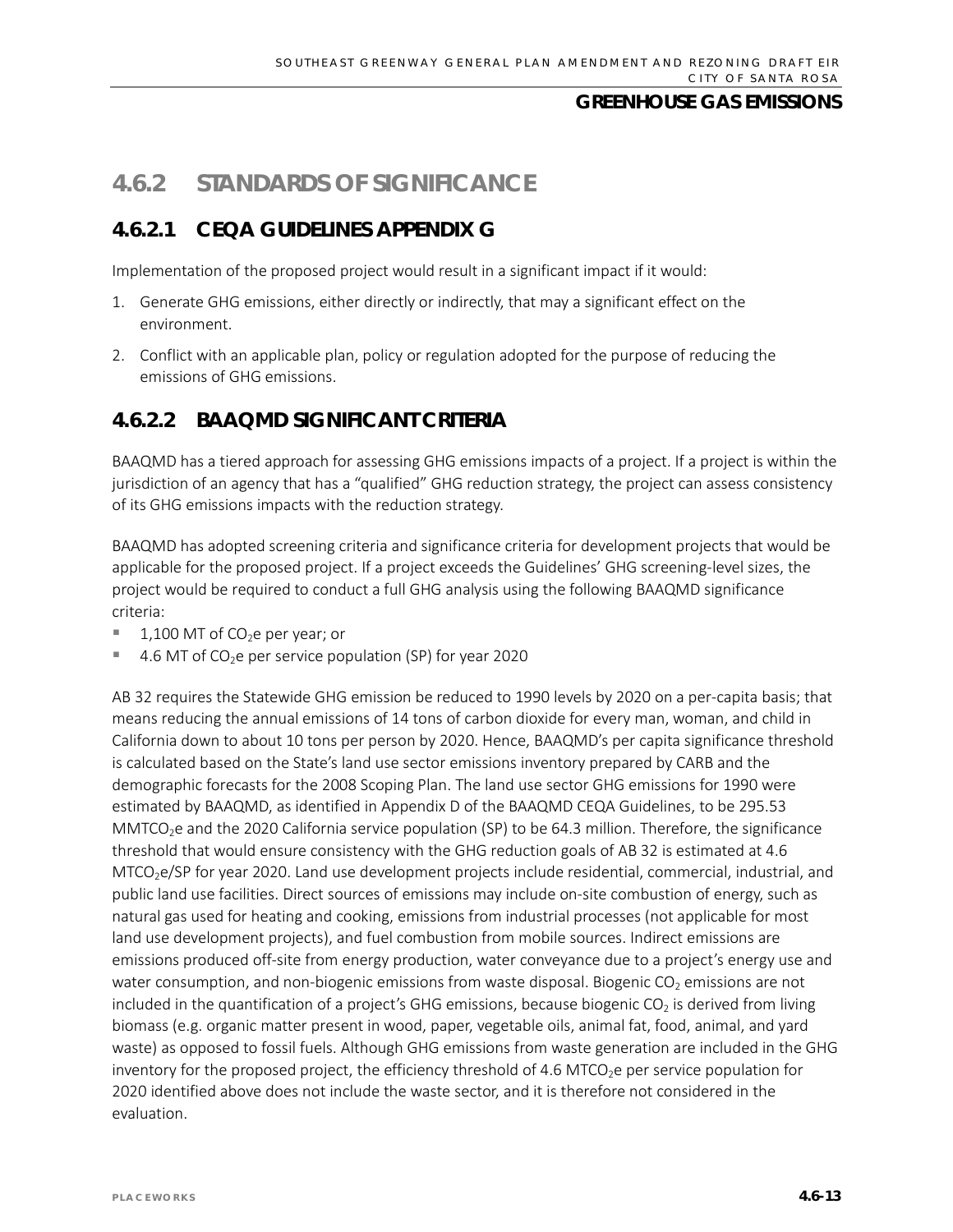BAAQMD does not have thresholds of significance for construction-related GHG emissions, but requires quantification and disclosure of construction-related GHG emissions.

# **Post-2020 Target Setting**

For projects with a buildout horizon past the AB 32 target year of 2020, the BAAQMD thresholds are adjusted. Since the BAAQMD efficiency targets are based on the GHG reduction goals of AB 32 for year 2020, BAAQMD's efficiency targets have been adjusted based on the long-term GHG reduction targets of SB 32, which set a goal of 40 percent below 1990 levels by 2030 and 80 percent below 1990 levels by 2050 as shown in Table 4.6-3.

| GHG Sector <sup>a</sup>                                                                                                                         | Scoping Plan Scenario GHG Emissions MMTCO <sub>2</sub> e |
|-------------------------------------------------------------------------------------------------------------------------------------------------|----------------------------------------------------------|
| 2017 Scoping Plan End Use Sector 2030 - Land Use Only Sectors                                                                                   |                                                          |
| Residential - residential energy consumption                                                                                                    | 38.4                                                     |
| Commercial - commercial energy consumption                                                                                                      | 26.8                                                     |
| Transportation - transportation energy consumption                                                                                              | 104.1                                                    |
| Transportation Communications and Utilities – energy that supports<br>public infrastructure like street lighting and waste treatment facilities | 4.3                                                      |
| Non-Energy Solid Waste - methane emissions from solid waste disposal                                                                            | 9.17                                                     |
| Total 2017 Scoping Plan Land Use Sector Target                                                                                                  | 182.8                                                    |
| 2030 Project-Level Efficiency Target                                                                                                            |                                                          |
| 2030 Population <sup>b</sup>                                                                                                                    | 44,085,600                                               |
| 2030 Employment <sup>c</sup>                                                                                                                    | 17,394,580                                               |
| 2030 Service Population                                                                                                                         | 61,480,180                                               |
| 2030 Efficiency Target                                                                                                                          | 3.0 MTCO <sub>2</sub> e/SP                               |
| 2035 Project-Level Efficiency Target <sup>d</sup>                                                                                               |                                                          |
| 2035 Land Use Sector Target Estimate                                                                                                            | 151,400,000                                              |
| 2035 Population Estimate                                                                                                                        | 18,191,720                                               |
| 2035 Employment Estimate                                                                                                                        | 45,747,645                                               |
| 2035 Service Population Estimate                                                                                                                | 63,939,365                                               |
| 2035 Efficiency Target                                                                                                                          | 2.4 MTCO <sub>2</sub> e/SP                               |

#### TABLE 4.6-3 2030 GHG REDUCTION TARGETS

Sources:

a. California Air Resources Boards. 2017, January 20. The 2017 Climate Change Scoping Plan Update: The Proposed Strategy for Achieving California's 2030 Greenhouse Gas Target. https://www.arb.ca.gov/cc/scopingplan/2030sp\_pp\_final.pdf.

b. California Department of Finance. 2014, December. Report P-1 (County): State and County Total Population Projections, 2010-2060 (5 -year increments). http://www.dof.ca.gov/Forecasting/Demographics/Projections/

c. California Department of Transportation. 2016. Long-Term Socio-Economic Forecasts by County.

http://www.dot.ca.gov/hq/tpp/offices/eab/socio\_economic.html.

d. The 2035 Efficiency target is based on interpolating the 2030 land use emissions target of 182.8 MMTCO<sub>2</sub>e (40 percent below 1990 levels by 2030) and the 2050 land use emissions target of 57.4 MMTCO<sub>2</sub>e (80 percent below 1990 levels by 2050), which equates to approximately 47 percent below 1990 levels by 2035. The population and employment estimates are based on a similar forecast to estimate the service population in California in 2035.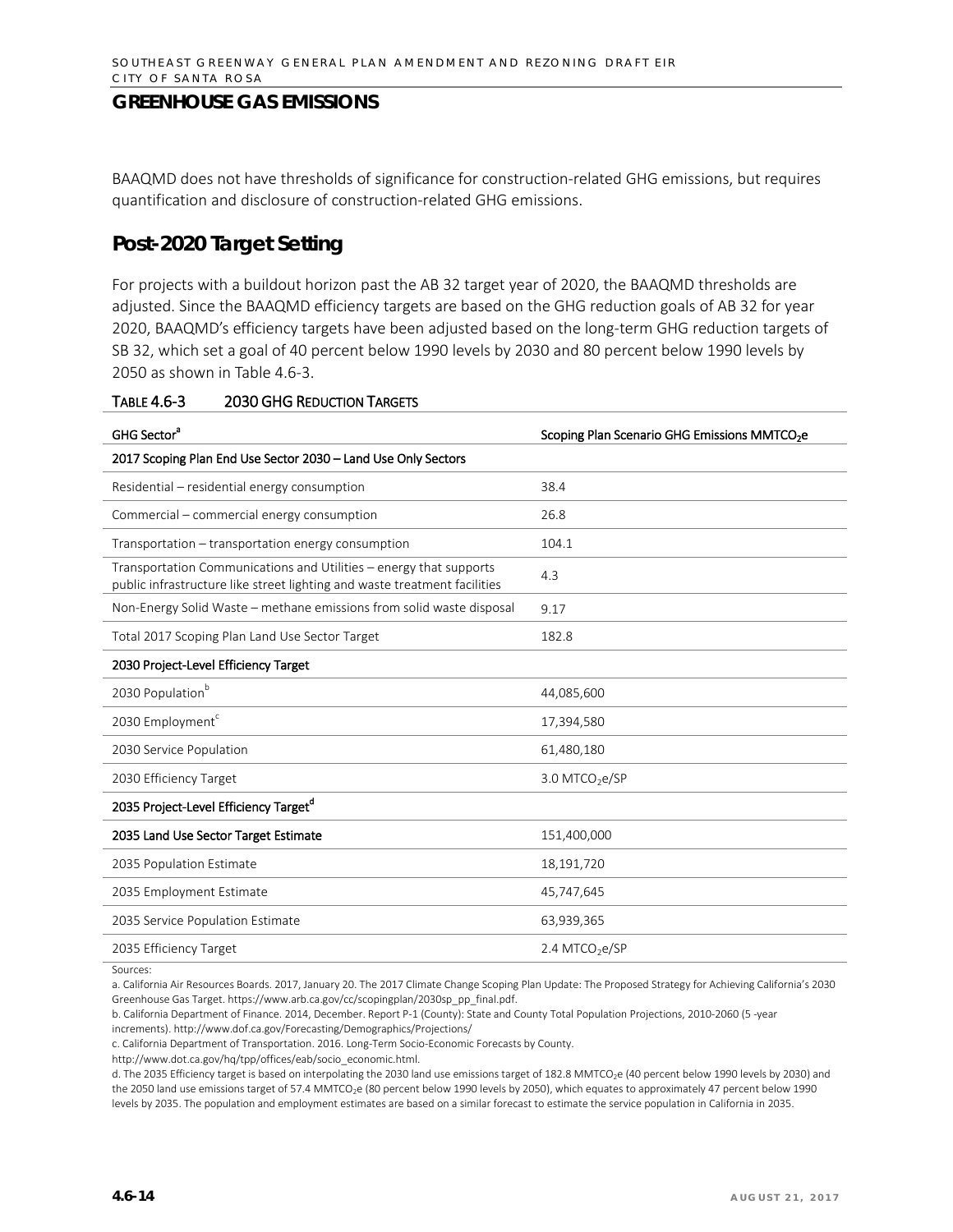While the State has identified additional GHG reduction goal for year 2050 (Executive Order S-03-05), because buildout of the project would occur by 2035, the applicable threshold is based on the GHG reduction target for the horizon year of the project and the legislative target under SB 32. Project emissions are compared to the project-level efficiency threshold of the 2035 GHG estimated efficiency target would be 2.4 MTCO<sub>2</sub>e/SP to be on a trajectory with the GHG reduction target of SB 32.

# **4.6.3 IMPACT DISCUSSION**

# **4.6.3.1 METHODOLOGY**

The analysis in this section is based on buildout of the proposed Southeast Greenway Area as modeled using California Emissions Estimator Model (CalEEMod), Version 2016.3.1. Emissions are based on the following:

- Transportation: GHG emissions are based on the annual average trip generation and vehicle miles traveled data provided by W-Trans Transportation Consultants (see Appendix H of this Draft EIR). For purposes of this analysis, the estimated 3,265 average daily trips (ADT) generated under future potential development's full buildout conditions are utilized. Based on the projected 3,265 ADTs and the 2,313 project-related vehicle miles traveled (VMT) anticipated, the analysis utilized an average trip distance of 0.71 miles per trip.
- Solid Waste Disposal: Indirect emissions from waste generation are based on CalRecycle solid waste generation rates. Emissions calculated using CalEEMod include biogenic emissions generated from solid waste.
- Water/Wastewater: GHG emissions from this sector are associated with the embodied energy used to supply water, treat water, distribute water, and then treat wastewater and fugitive GHG emissions from wastewater treatment. Emissions are based on average water demand and wastewater generation using CalEEMod default indoor and outdoor water generation rates.
- Area Sources: Area and stationary sources are based on the CalEEMod defaults for use of consumer products and cleaning supplies.
- Energy: GHG emissions from this sector are from use of electricity and natural gas by the proposed buildings. For purposes of this analysis, new buildings are assumed to comply with the 2016 Building Energy Efficiency Standards, which are 28 percent more energy efficient for residential buildings and 5 percent more energy efficient for nonresidential buildings and residential buildings of 4 stories or more than the 2013 Building Energy Efficiency Standards.
- Construction: For purposes of this analysis, it is assumed that future potential development projects in the proposed Southeast Greenway Area would generally commence beginning of 2018 with a buildout of year 2035. In addition, while the specific timeline in how the land uses accommodated under the Southeast Greenway Area would be developed is unknown, this analysis assumes that the various construction activities (e.g., site preparation, demolition, building construction) would overlap. Construction assumptions were based on CalEEMod defaults such as construction equipment mix and worker, vendor, and haul trips.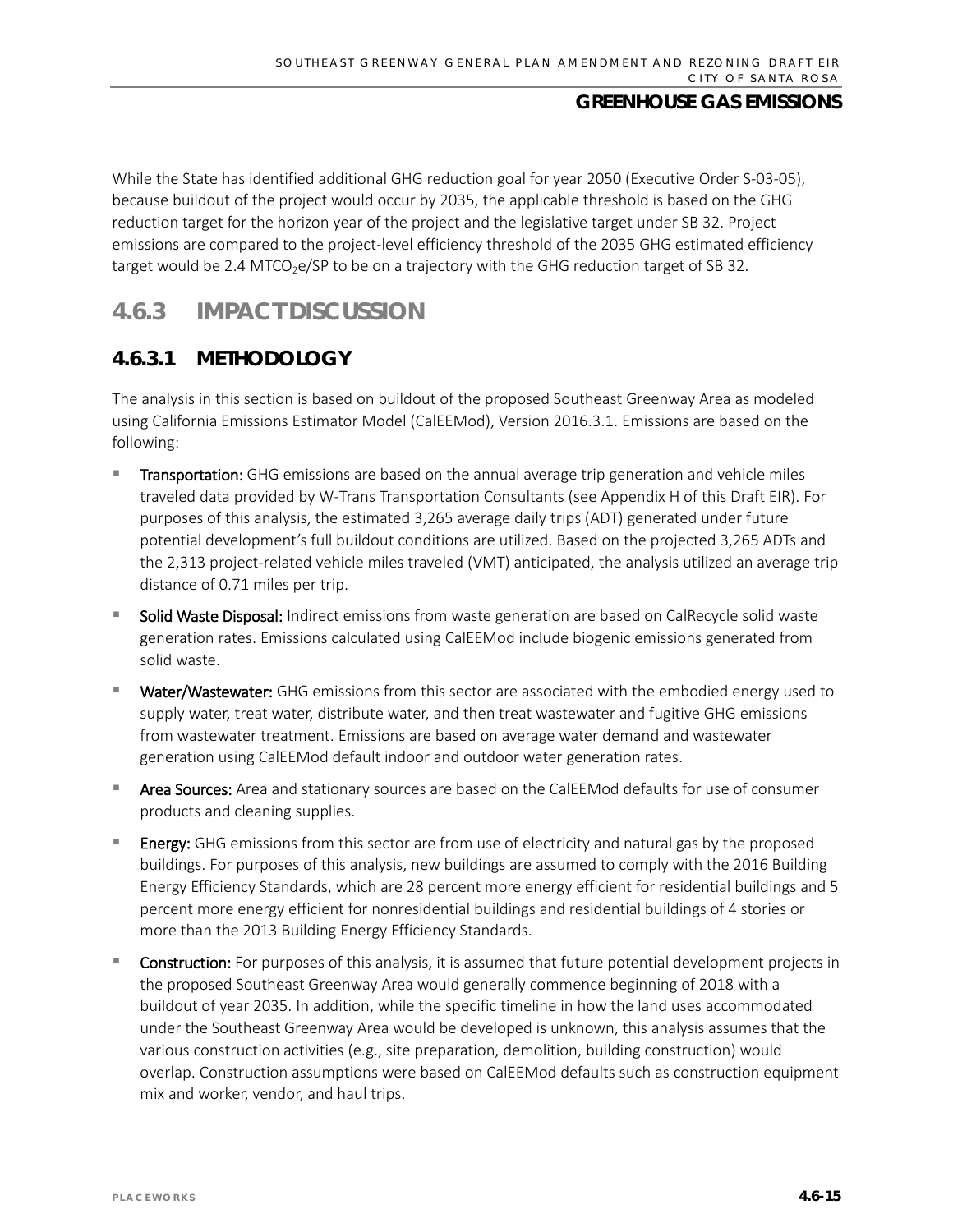Life-cycle emissions are not included in this analysis because not enough information is available for the Southeast Greenway Area; therefore, life-cycle GHG emissions would be speculative.<sup>[21](#page-15-0)</sup>

Black carbon emissions are not included in the GHG analysis because CARB does not include this pollutant in the State's AB 32 inventory and treats this short-lived climate pollutant separately.<sup>[22](#page-15-1)</sup>

# **GHG-1 Implementation of the proposed project would not directly and indirectly generate greenhouse gas emissions that would result in an increase in community emissions from baseline conditions that would have a significant impact on the environment.**

A project does not generate enough GHG emissions on its own to influence global climate change; therefore, this section measures the proposed project's contribution to the cumulative environmental impact. Global climate change is not confined to a particular project area and is generally accepted as the consequence of global industrialization over the last 200 years. A typical project, even a very large one, does not generate enough greenhouse gas emissions on its own to influence global climate change significantly; hence, the issue of global climate change is, by definition, a cumulative environmental impact. Therefore, this GHG analysis measures a project's contribution to the cumulative environmental impact. Future potential development under the proposed project would contribute to global climate change through direct and indirect emissions of GHG from transportation sources, energy (natural gas and purchased energy), water use and wastewater generation, waste generation, and other, off-road equipment (e.g., landscape equipment, construction activities).

The proposed project would facilitate redevelopment of the project site with residential, commercial, park and recreational uses including open space, and multimodal transportation elements. At this time, no development application for the Southeast Greenway Area is proposed. However, future development of up to 244 residential units, 12,000 square feet of commercial development, and 47.2 acres of park and recreational uses including open space resulting in construction and operational GHG emissions in the SFBAAB could occur through implementation of the proposed project. Future potential development of the proposed project would generate up to 632 new residents and 40 new employees, resulting in an increase in vehicle trips, energy use, water use, wastewater generation, and solid waste disposal onsite. In

<span id="page-15-0"></span><sup>&</sup>lt;sup>21</sup> Life-cycle emissions include indirect emissions associated with materials manufacture. However, these indirect emissions involve numerous parties, each of which is responsible for GHG emissions of their particular activity. The California Resources Agency, in adopting the CEQA Guidelines Amendments on GHG emissions found that lifecycle analyses was not warranted for project-specific CEQA analysis in most situations, for a variety of reasons, including lack of control over some sources, and the possibility of double-counting emissions (see Final Statement of Reasons for Regulatory Action, December 2009). Because the amount of materials consumed during the operation or construction phases of individual development projects is not known, the origin of the raw materials purchased is not known, and manufacturing information for those raw materials are also not known, calculation of life cycle emissions would be speculative. A life-cycle analysis is not warranted (Governor's Office of Planning and Research. 2008, June. CEQA and Climate Change: Addressing Climate Change through CEQA Review. Technical Advisory. http://www.opr.ca.gov/ceqa/pdfs/june08-ceqa.pdf).

<span id="page-15-1"></span><sup>&</sup>lt;sup>22</sup> Black carbon emissions have sharply declined due to efforts to reduce on-road and off-road vehicle emissions, especially diesel particulate matter. The State's existing air quality policies will virtually eliminate black carbon emissions from on-road diesel engines within 10 years (California Air Resources Board. 2017a, March 14. Final Proposed Short-Lived Climate Pollutant Reduction Strategy. https://www.arb.ca.gov/cc/shortlived/shortlived.htm).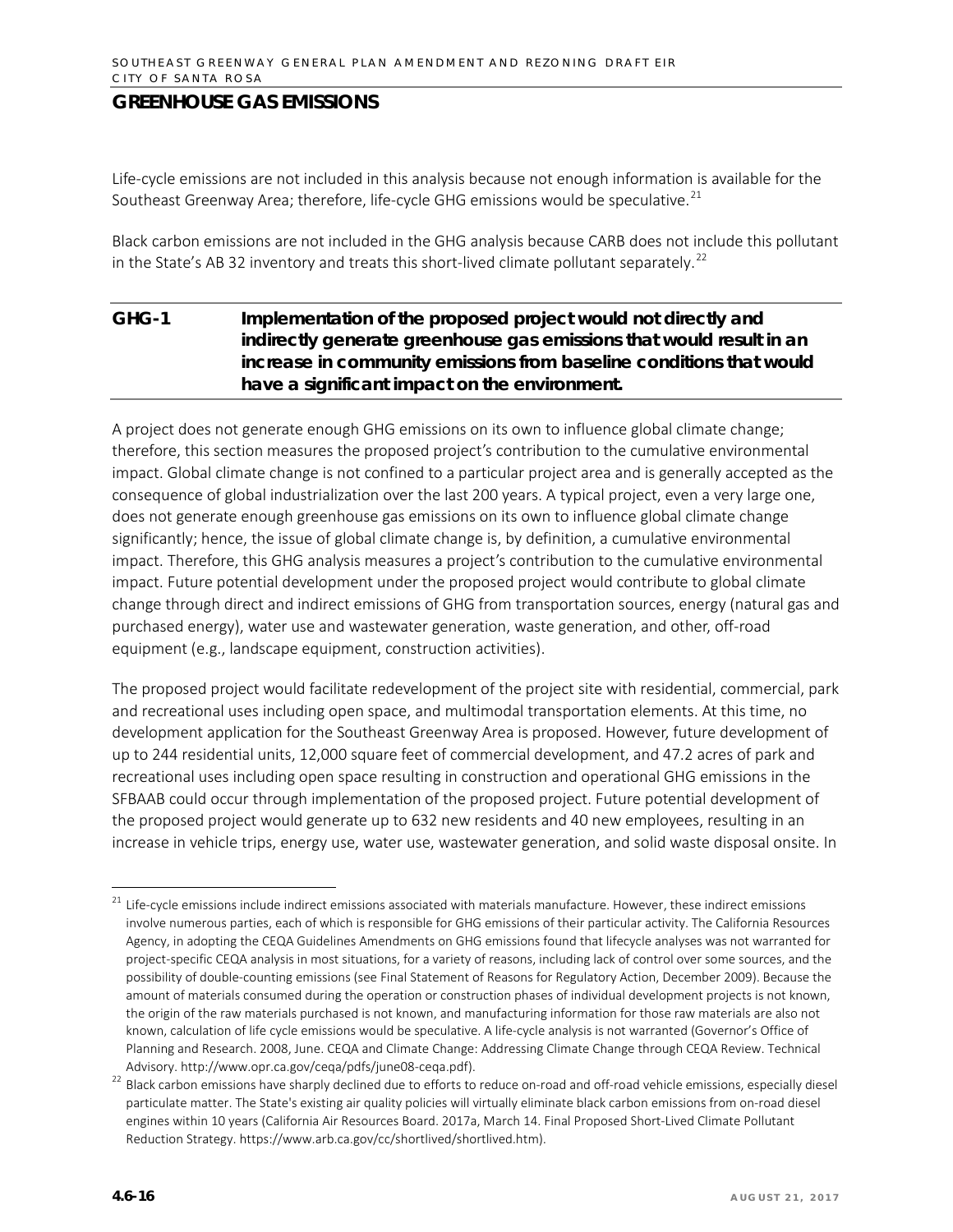addition, construction activities would generate a short-term increase in GHG emissions. The GHG emissions associated with the construction and operational phases under the proposed project are shown in Table 4.6-4 and 4.6-5, respectively.

# **Construction Phase**

BAAQMD does not have thresholds of significance for construction-related GHG emissions. The BAAQMD advises that lead agencies quantify and disclose GHG emissions that would occur during construction and make a determination on the significance of these construction-generated GHG emissions in relation to meeting AB 32 GHG emissions reduction goals. GHG emissions from construction activities are one-time, short-term emissions and therefore would not significantly contribute to long-term cumulative GHG emissions impacts of the proposed project. One-time, short-term emissions are converted to average annual emissions by amortizing them over the service life of a building. For buildings in general, it is reasonable to look at a 30-year time frame, since this is a typical interval before a new building requires the first major renovation.<sup>[23](#page-16-0)</sup> The net increase in emissions generated by the project was evaluated using CalEEMod. GHG emissions associated with construction of the proposed project are shown in Table 4.6-4. The annual construction emissions for years 2018 through 2031 are based on the CalEEMod default construction schedule with the durations of each construction activity normalized to a year 2035 buildout. Additionally, it was assumed that the various construction activities would overlap with one another (see Appendix B for further details). Because construction emissions are a one-time occurrence and would cease at project buildout, GHG emissions impacts of the proposed project would be *less than significant*.

| Category | GHG Emissions (MTCO <sub>2</sub> e/Year) |
|----------|------------------------------------------|
| 2018     | 4,171.67                                 |
| 2019     | 2,879.42                                 |
| 2020     | 2,585.32                                 |
| 2021     | 2,529.06                                 |
| 2022     | 2,472.29                                 |
| 2023     | 2,408.14                                 |
| 2024     | 2,382.78                                 |
| 2025     | 2,330.66                                 |
| 2026     | 2,291.90                                 |
| 2027     | 2,257.18                                 |
| 2028     | 2,218.31                                 |
| 2029     | 2,199.53                                 |

#### Table 4.6-4 Project GHG Emissions – Construction Phase

<span id="page-16-0"></span><sup>&</sup>lt;sup>23</sup> International Energy Agency, 2008, Energy Efficiency Requirements in Building Codes, Energy Efficiency Policies for New Buildings, March.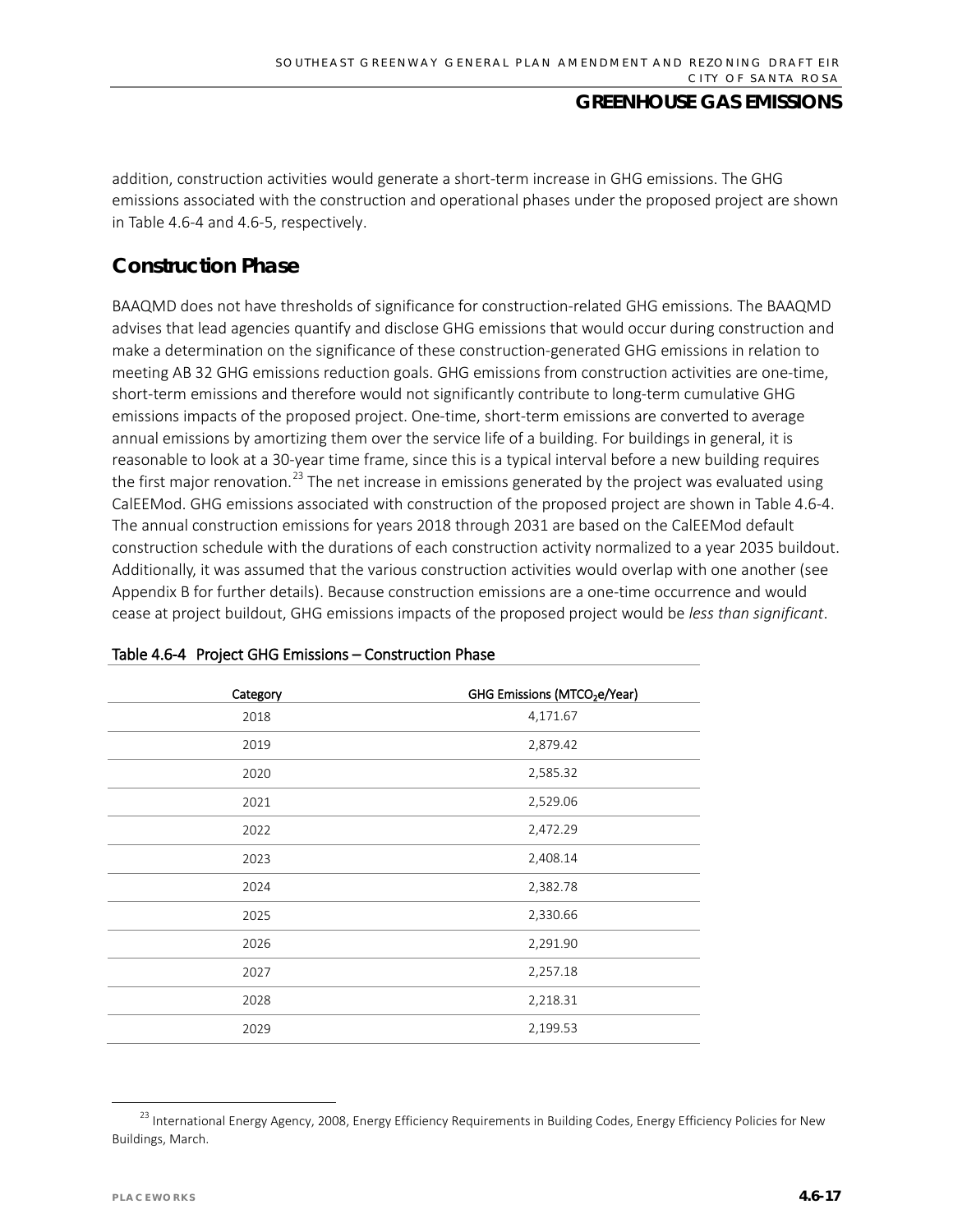#### Table 4.6-4 Project GHG Emissions – Construction Phase

| Category                                          | GHG Emissions (MTCO <sub>2</sub> e/Year) |
|---------------------------------------------------|------------------------------------------|
| 2030                                              | 2,214.56                                 |
| 2031                                              | 1,185.14                                 |
| Total Construction Emissions (Years 2018 to 2031) | 34,125.96                                |
| 30-Year Amortized Construction                    | 1,138                                    |

Source: PlaceWorks, CalEEMod 2016.3.1.

# **Operational Phase**

The total and net increase in GHG emissions from the proposed project are shown in Table 4.6-5.

|                                                                           | GHG Emissions (MTCO <sub>2</sub> e/Year)        |            |
|---------------------------------------------------------------------------|-------------------------------------------------|------------|
|                                                                           | <b>Buildout Year</b><br>2035 MT/year            | Percentage |
| Net Increase                                                              |                                                 |            |
| Area                                                                      | 13                                              | 1%         |
| Energy <sup>a</sup>                                                       | 638                                             | 60%        |
| On-Road Mobile Sources                                                    | 236                                             | 22%        |
| Waste                                                                     | 97                                              | 9%         |
| Water/Wastewater                                                          | 71                                              | 7%         |
| Total                                                                     | 1,056                                           | 100%       |
| Service Population                                                        | 672                                             |            |
| 2035 Buildout Efficiency Metric<br>Significance Threshold (Project-Level) | 2.4<br>MTCO <sub>2</sub> e/SP/Year <sup>b</sup> |            |
| Project Emissions Per Service                                             | 1.57                                            |            |
| Population                                                                | MTCO <sub>2</sub> e/SP/Year                     |            |
| <b>Exceeds Efficiency Threshold?</b>                                      | <b>No</b>                                       |            |

#### Table 4.6-5 Project GHG Emissions – Operation Phase

Note: Emissions may not total to 100 percent due to rounding. New buildings would be constructed to the 2016 Building Energy Efficiency Standards (effective January 1, 2017) at minimum.

a Future new buildings are assumed to achieve the 2016 Building Energy Efficiency Standards which are 5 percent more energy efficient for nonresidential structures and 28 percent more energy efficient for residential buildings compared to the 2013 Building Energy Efficiency Standards. Under the Building Energy Efficiency Standards, multi-family buildings four stories and higher are regulated under the non-residential standards.

b Based on the Land Use Sector Inventory 2008 Scoping Plan and extrapolated from year 2020 to the mid-term year 2030 GHG reduction target of SB 32. Project-level thresholds are based only on the State's land use emissions inventory sectors identified in the Scoping Plan to ensure consistency with the scope of emissions included in a development project's GHG emissions inventory; and are therefore, more stringent than the plan-level thresholds, which include all GHG sectors.

c Based on the Land Use Sector Inventory 2008 Scoping Plan and adjusted to the 2030 GHG reduction target of SB 32. Source: PlaceWorks, CalEEMod 2016.3.1.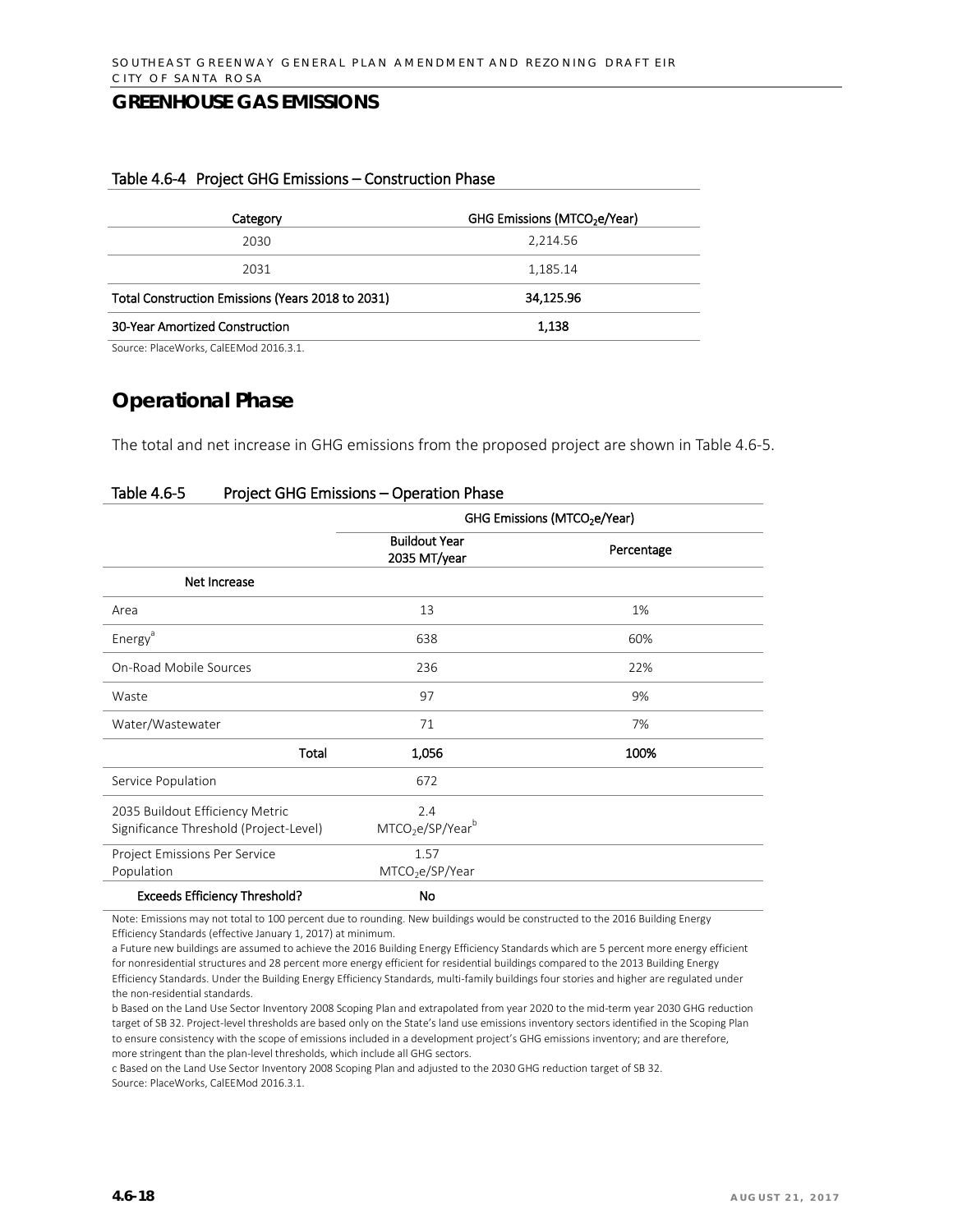As shown in Table 4.6-5, implementation of the proposed project would result in a net increase of GHG emissions of 1,056 MTCO<sub>2</sub>e per year and would not exceed BAAQMD's bright-line threshold of 1,100 MTCO<sub>2</sub>e /year/SP. Similarly, as potential future development under the proposed project would generate 1.57 MTCO<sub>2</sub>e/SP/year, it would meet the forecasted efficiency metric of 2.4 MTCO<sub>2</sub>e/SP/year based on the long-term GHG reduction target of SB 32 and trajectory to achieve the long-term reduction goal of Executive Order S-03-05. Average annual emissions per service population are divided by the service population<sup>[24](#page-18-0)</sup> of the proposed project to estimate the proposed project's efficiency at buildout based on the GHG reduction target for the horizon year of the project (2035). Furthermore, compliance with the City's CAP would minimize GHG emissions to the extent feasible to meet the reduction target established under AB 32. Therefore overall, the proposed project's cumulative contribution to the long-term GHG emissions in the State would be considered *less than significant*.

Significance Without Mitigation: Less than significant.

# **GHG-2 Implementation of the proposed project would not conflict with an applicable plan, policy or regulation adopted for the purpose of reducing the emissions of greenhouse gases.**

# **CARB's Scoping Plan**

In accordance with AB 32, CARB developed the 2008 Scoping Plan to outline the State's strategy established by AB 32, which is to return to the State's GHG emissions inventory to 1990 levels by year 2020. In September 2016, SB 32 was signed into law, requiring the State's GHG emissions to return to 40 percent below 1990 levels by 2030. Executive Order B-30-15 and SB 32 require CARB to prepare another update to the Scoping Plan to address the 2030 target for the State. On January 20, 2017, CARB released the Draft 2017 Climate Change Scoping Plan Update to address the new interim GHG emissions target under SB 32. The CARB Scoping Plan is applicable to State agencies and is not directly applicable to cities/counties and individual projects. Nonetheless, the Scoping Plan has been the primary tool that is used to develop performance-based and efficiency-based CEQA criteria and GHG reduction targets for climate action planning efforts.

The 2017 Scoping Plan has adoption hearings planned for June 2017, and provides the strategies for the State to meet the 2030 GHG reduction target as established under SB 32. Statewide strategies to reduce GHG emissions in the 2017 Scoping Plan include:

- Implement Senate Bill 350, which expands the Renewables Portfolio Standard to 50 percent by 2030 and doubles energy efficiency savings.
- Expand the Low Carbon Fuel Standard to 18 percent by 2030.
- Implement the Mobile Source Strategy to deploy zero-emissions vehicle buses and trucks.
- **Implement the Sustainable Freight Action Plan.**

<span id="page-18-0"></span><sup>&</sup>lt;sup>24</sup> BAAQMD defines service population (SP) as residents and employees who live or work within the project site.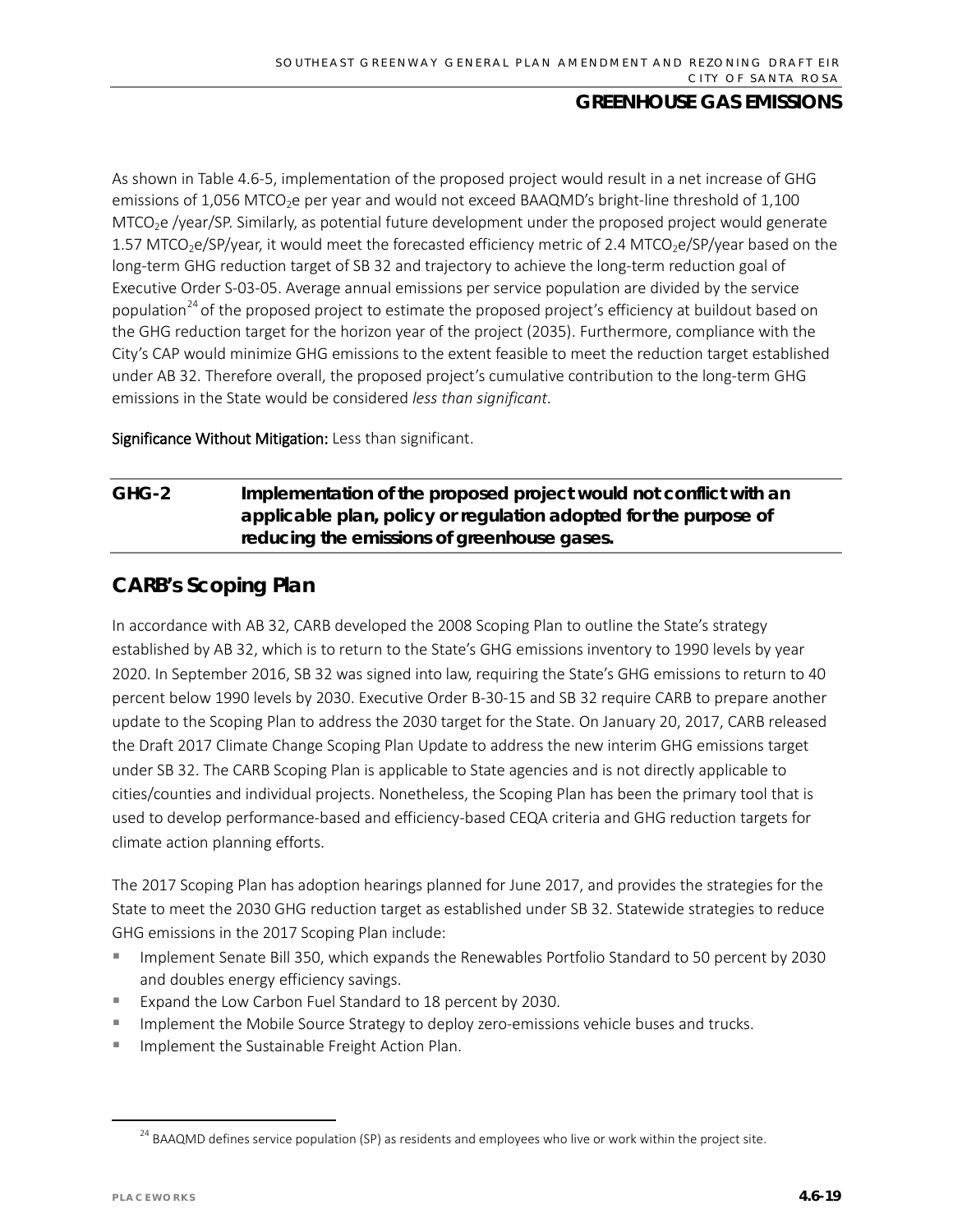- **Implement the Short-Lived Climate Pollutant Reduction Strategy, which reduces methane and** hydrofluorocarbons 40 percent below 2013 levels by 2030 and black carbon emissions 50 percent below 2013 levels by 2030.
- Continue to implement Senate Bill 375.
- Create a post-2020 Cap-and-Trade Program.
- **Establish a new regulation to reduce GHG emissions from the refinery sector by 20 percent.**
- Develop an Integrated Natural and Working Lands Action Plan to secure California's land base as a net carbon sink. $^{25}$  $^{25}$  $^{25}$

The project GHG emissions shown in Table 4.6-5 include reductions associated with Statewide strategies that have been adopted since AB 32 and SB 32. Statewide strategies to reduce GHG emissions include the Low Carbon Fuel Standard (LCFS), California Appliance Energy Efficiency regulations, California Renewable Energy Portfolio standard, changes in the Corporate Average Fuel Economy (CAFE) standards, and other early action measures as necessary to ensure the State is on target to achieve the GHG emissions reduction goals of AB 32. In addition, new buildings are required to comply with the 2016 Building Energy Efficiency Standards (or future cycle update) and CALGreen. The proposed project would comply with these GHG emissions reduction measures since they are Statewide strategies. Therefore, the project's GHG emissions would be reduced from compliance with Statewide measures that have been adopted since AB 32 was adopted. Therefore, impacts would be *less than significant*.

Significance Without Mitigation: Less than significant.

# **Plan Bay Area**

To achieve ABAG's/MTC's sustainable vision for the Bay Area, the *Plan Bay Area* land use concept plan concentrates the majority of new population and employment growth in PDAs. While the proposed project is not within a PDA, one of the key principles of the proposed project is to encourage the efficient use of land through sustainable development patterns, a mixture of uses, and development intensities that support transit and walking. The proposed project would accommodate infill development projects on the CalTrans right of way within Santa Rosa near existing infrastructure. Additionally, intersection crossings with enhanced signing, striping, and/or signal operations to improve pedestrian/bike travel are proposed at Hoen Avenue and Cypress Way, and at the proposed driveway on Hoen Avenue Frontage Road. Likewise, a number of pedestrian/bicycle connections have been identified to connect to neighborhoods, provide safe routes to school, and to provide access to the Greenway between the cross streets. Numerous access points will facilitate easier pedestrian/bicycle access to the Greenway and allow areas between the roadways to be activated with foot and bicycle traffic. Therefore, the proposed project would not conflict with the land use concept plan in *Plan Bay Area* and impacts are considered *less than significant*.

### Significance Without Mitigation: Less than significant.

<span id="page-19-0"></span> $^{25}$  California Air Resources Board. January 20, 2017. The 2017 Climate Change Scoping Plan Update. https://www.arb.ca.gov/cc/scopingplan/2030sp\_pp\_final.pdf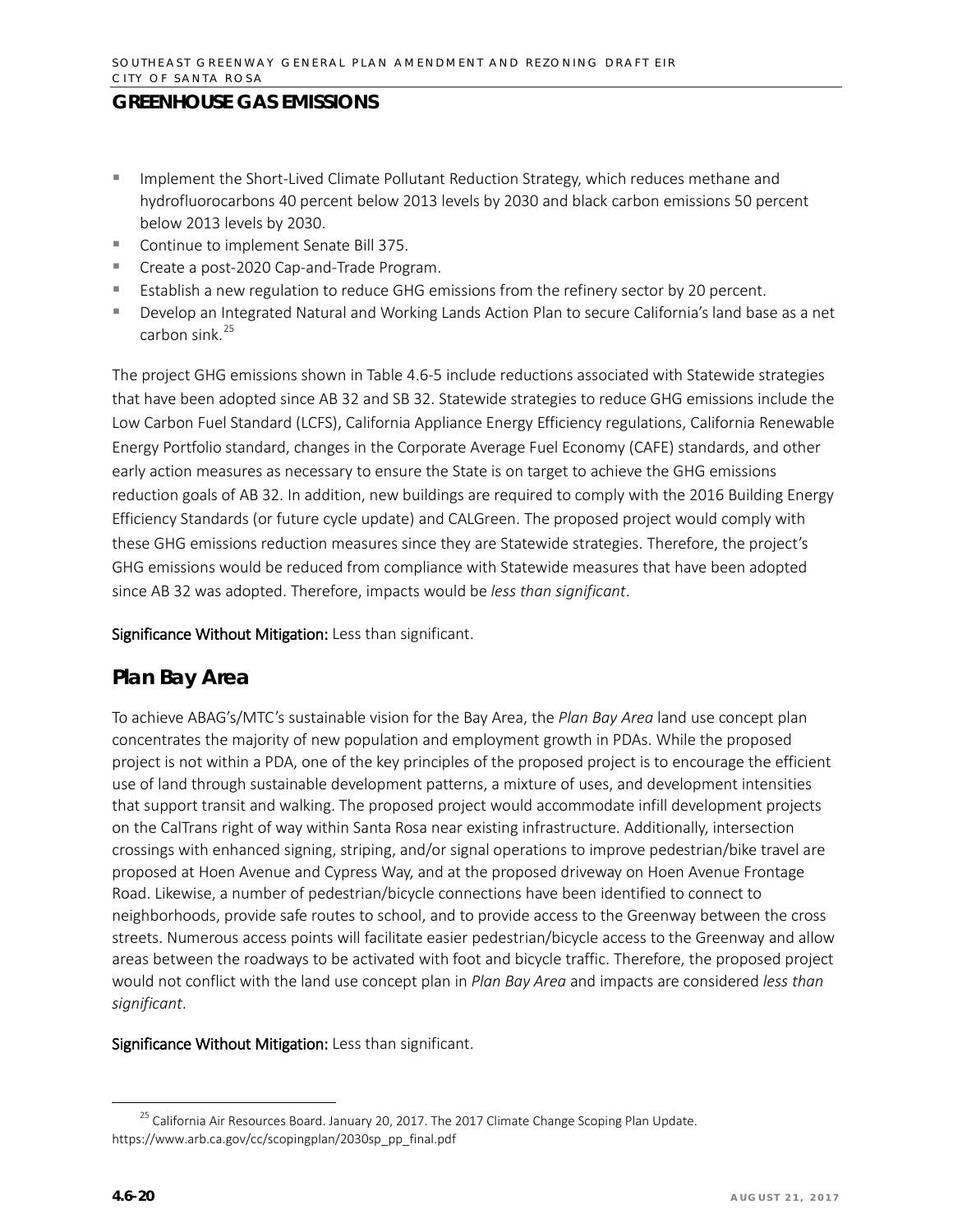# **Santa Rosa Climate Action Plan**

As previously described under Section 4.6.1.2, Regulatory Framework, in subsection "Local Regulations," the Santa Rosa CAP is a strategic planning document that identifies sources of GHG emissions within the city boundaries, presents current and future emissions estimates, identifies a GHG reduction target for future years, and presents strategic goals, measures, and actions to reduce emissions from the energy, transportation and land use, water, solid waste, and green infrastructure sectors. The emissions reduction strategies developed by the City follow the BAAQMD's CEQA Guidelines and the corresponding criteria for a Qualified GHG Emissions Reduction Strategy as defined by the BAAQMD, which in turn were developed to comply with the requirements of AB 32 and achieve the goals of the CARB's AB 32 Scoping Plan. The proposed project also incorporates several design elements that would reduce GHG emissions such as conformance to the 2016 Building Energy Efficiency Standards and CALGreen building regulations. The proposed project would be consistent with the applicable measures in the Santa Rosa CAP, as identified in Table 4.6-6.

| <b>Applicable Goals</b>                                                                                                                                                                                                                          | Actions                                                                                                                                                                 | <b>Consistency Analysis</b>                                                                                                                                                                 |  |  |
|--------------------------------------------------------------------------------------------------------------------------------------------------------------------------------------------------------------------------------------------------|-------------------------------------------------------------------------------------------------------------------------------------------------------------------------|---------------------------------------------------------------------------------------------------------------------------------------------------------------------------------------------|--|--|
|                                                                                                                                                                                                                                                  | Goal 1: Energy Efficiency and Conservation                                                                                                                              |                                                                                                                                                                                             |  |  |
| Measure 1.1: CALGreen<br><b>Requirements for New</b><br>Construction. Continue to<br>enforce and require new<br>development to meet Tier 1<br>CALGreen requirements, as<br>amended, for new<br>nonresidential<br>and residential<br>development. | Action 1.1.1. Require new development to comply<br>with the current provisions, as amended, of<br>CALGreen, Part 11 of the California Green Building<br>Standards Code. | <b>Consistent.</b> While no specific site plans are<br>being considered as part of the proposed<br>project, future potential development under<br>the proposed project would be required to |  |  |
|                                                                                                                                                                                                                                                  | Action 1.1.2. Continue to require Tier 1 standards<br>for new development and consider adding major<br>remodels during the next building code update.                   | comply with the Santa Rosa CAP Actions<br>1.1.1 through 1.1.3 in addition to California<br>Building Code, 2016 Building Energy<br>Efficiency Standards, and CALGreen.                       |  |  |
|                                                                                                                                                                                                                                                  | Action 1.1.3. Require all new construction to be<br>built with net zero electricity use, beginning in<br>2020.                                                          |                                                                                                                                                                                             |  |  |
|                                                                                                                                                                                                                                                  | Action 1.1.4. Evaluate potential incentives for<br>projects that have net zero electricity use, prior to<br>2020.                                                       |                                                                                                                                                                                             |  |  |
| Measure 1.3: Smart Meter<br>Utilization. Encourage<br>existing development and<br>require new<br>development to utilize<br>PG&E's Smart Meter system<br>to facilitate<br>energy and cost savings.                                                | Action 1.3.1. Require new construction and major<br>remodels to install real-time energy monitors that<br>allow building users to track their current energy<br>use.    | <b>Consistent</b> . Potential future construction<br>associated with the proposed project would<br>install real-time energy monitors as<br>appropriate under Santa Rosa CAP Measure<br>1.3. |  |  |
| Measure 1.4: Tree Planting<br>and Urban Forestry. Plant<br>and maintain trees on<br>private property, streets,<br>and open space areas.                                                                                                          | Action 1.4.2. Implement the City's tree<br>preservation ordinance.                                                                                                      | <b>Consistent.</b> The proposed project would<br>allow future green space and require the<br>preservation of many trees on site. While no                                                   |  |  |
|                                                                                                                                                                                                                                                  | Action 1.4.3. Require new development to supply<br>an adequate number of street trees and private<br>trees.                                                             | specific site plans are being considered as<br>part of the proposed project, future potential<br>development under the proposed project<br>would be consistent with the Santa Rosa<br>CAP.  |  |  |

#### Table 4.6-6 Santa Rosa Climate Action Plan Goals and Actions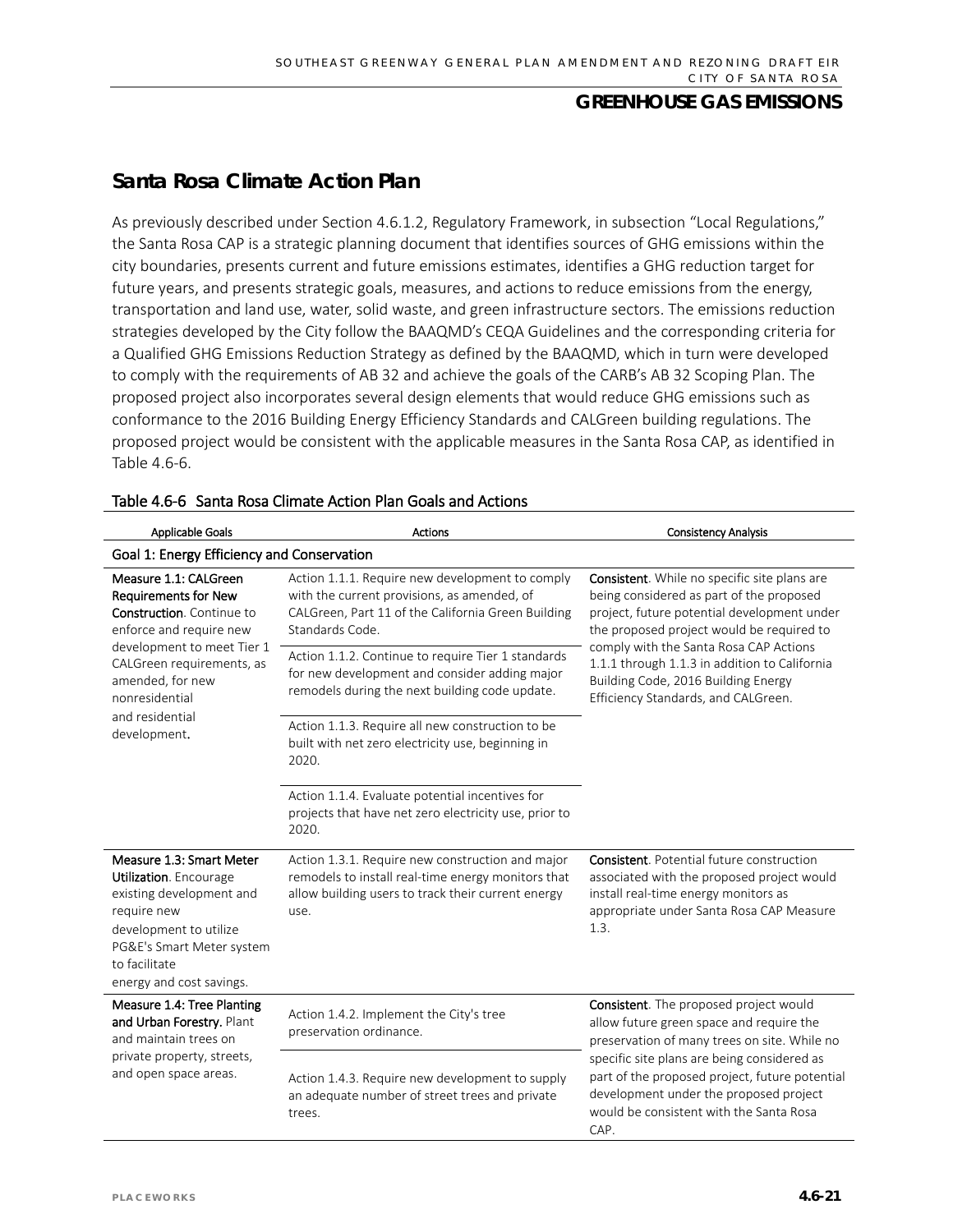## Table 4.6-6 Santa Rosa Climate Action Plan Goals and Actions

| <b>Applicable Goals</b>                                                                                                                                                                                                                                                                     | Actions                                                                                                                                                                                                  | <b>Consistency Analysis</b>                                                                                                                                                                                                                                                                                                                 |
|---------------------------------------------------------------------------------------------------------------------------------------------------------------------------------------------------------------------------------------------------------------------------------------------|----------------------------------------------------------------------------------------------------------------------------------------------------------------------------------------------------------|---------------------------------------------------------------------------------------------------------------------------------------------------------------------------------------------------------------------------------------------------------------------------------------------------------------------------------------------|
| Goal 3: Parking and Land Use Management                                                                                                                                                                                                                                                     |                                                                                                                                                                                                          |                                                                                                                                                                                                                                                                                                                                             |
| Measure 3.2: Diversity and<br>Destination Accessibility.<br>Plan for a variety of<br>complementary land uses<br>within walking distance of<br>each other, such as housing,<br>neighborhood-serving<br>retail, and recreational<br>facilities, to decrease the<br>need for vehicular travel. | Action 3.2.2. Improve the non-vehicular<br>transportation network serving common<br>destinations in Santa Rosa in order to facilitate<br>walking and biking.                                             | Consistent. The proposed project would<br>allow future development of protected bike<br>paths and pedestrian pathways and connect<br>various common destinations between<br>Farmers Lane and Spring Lake Regional Park.                                                                                                                     |
| Measure 3.6: Traffic<br>Calming. Provide traffic<br>calming measures to<br>encourage people to walk<br>or bike instead of drive.                                                                                                                                                            | Action 3.6.1. Install traffic calming design features<br>such as bulb-outs, median barriers, and striped<br>crosswalks to improve pedestrian convenience<br>and encourage pedestrian and bicycle travel. | <b>Consistent</b> . The proposed project would<br>allow future construction of protected bike<br>paths and pedestrian pathways separated<br>from vehicle traffic. Features such as bicycle<br>and pedestrian crossings will be included will<br>promote pedestrian and bicycle travel.                                                      |
| Goal 4: Improved Transit Options                                                                                                                                                                                                                                                            |                                                                                                                                                                                                          |                                                                                                                                                                                                                                                                                                                                             |
| Measure 4.1: Bicycle and<br>Pedestrian Network.<br>Improve the bicycle and                                                                                                                                                                                                                  | Action 4.1.1. Implement the Bicycle and<br>Pedestrian Master Plan.                                                                                                                                       | <b>Consistent.</b> The proposed project includes<br>and expands upon proposed bike pathways<br>in the Bicycle and Pedestrian master Plan.                                                                                                                                                                                                   |
| pedestrian network in Santa<br>Rosa through design<br>elements, training, and<br>facilities.                                                                                                                                                                                                | Action 4.1.4. Continue to support the Safe Routes<br>to School (SRTS) and safe routes to transit<br>programs in Santa Rosa.                                                                              | Consistent. The proposed project would<br>comply with the Safe Routes to School<br>Program and provide pedestrian and bike<br>routes to Montgomery High School.                                                                                                                                                                             |
| Goal 5: Optimized Vehicular Travel                                                                                                                                                                                                                                                          |                                                                                                                                                                                                          |                                                                                                                                                                                                                                                                                                                                             |
| Measure 5.1: Electric and<br>Hybrid-Electric Vehicles.<br>Facilitate the purchase and<br>convenient use of electric<br>and hybrid vehicles in Santa<br>Rosa.                                                                                                                                | Action 5.1.1. Provide electric vehicle recharging<br>stations in City facilities and parking lots that are<br>equipped with solar-generated power.                                                       | <b>Consistent.</b> Future projects under the<br>proposed project would be required to<br>adhere to any zoning requirements regarding<br>installation of EV charging stations.                                                                                                                                                               |
|                                                                                                                                                                                                                                                                                             | Action 5.1.6. Continue to expand the electric<br>vehicle charging network.                                                                                                                               |                                                                                                                                                                                                                                                                                                                                             |
| Goal 6: Waste Reduction, Recycling, and Composting                                                                                                                                                                                                                                          |                                                                                                                                                                                                          |                                                                                                                                                                                                                                                                                                                                             |
| Composting. Increase the<br>amount of waste that is<br>recycled and composted.                                                                                                                                                                                                              | Measure 6.1: Recycling and Action 6.1.3. Increase the City's construction and<br>demolition ordinance to require 75% diversion by<br>2020 and 85% diversion by 2035.                                     | Consistent. Future potential development<br>projects associated with the proposed<br>project would comply with the City's<br>Construction and Demolition Ordinance.<br>Prior to receiving a final building inspection, a<br>construction recycling report would be<br>submitted to show the tons recycled and<br>disposed by material type. |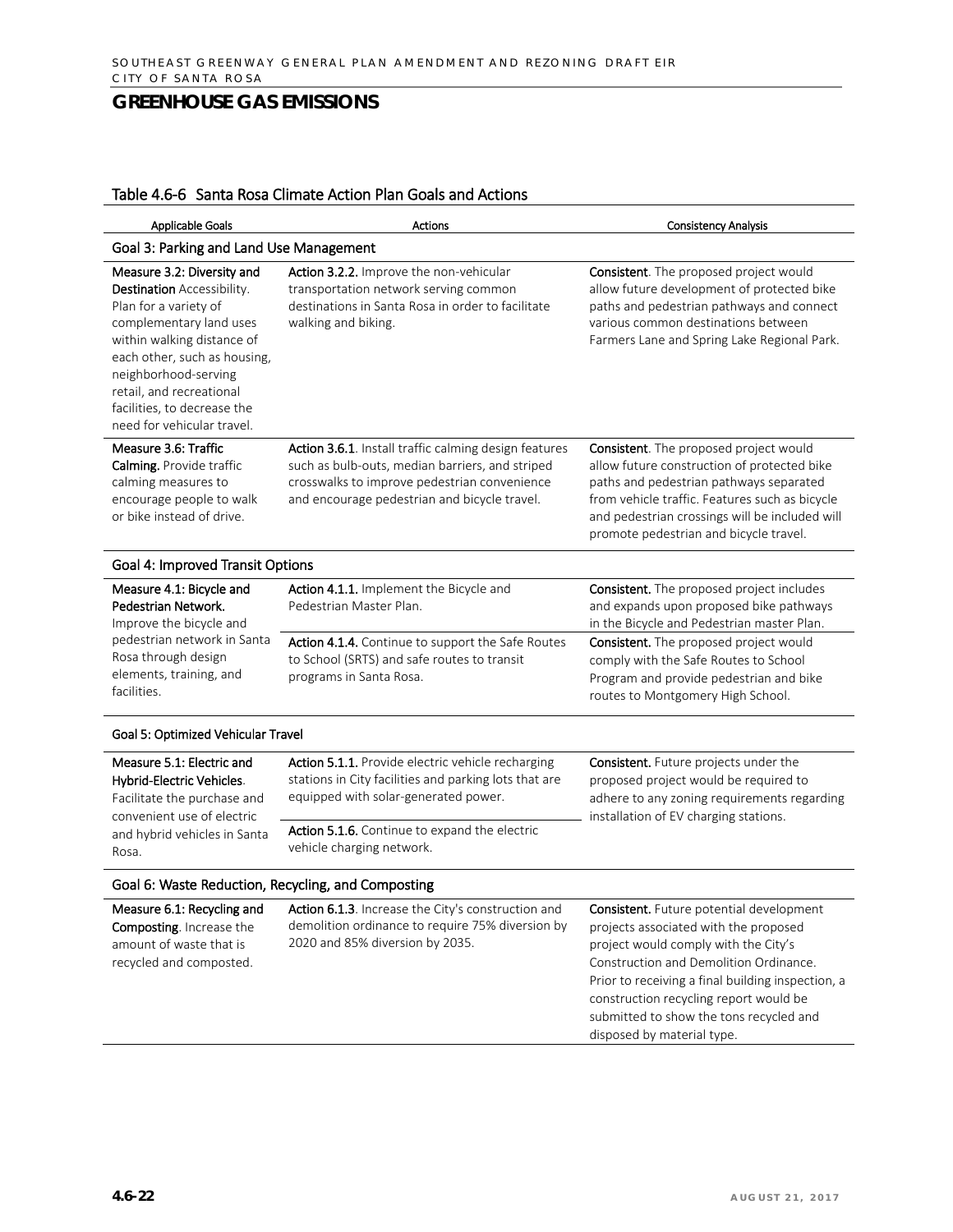| <b>Applicable Goals</b>                                                                                                                                                                        | Actions                                                                                                                                                                                                                                                                                                                                                                                                                                                                                                                                                                                                                    | <b>Consistency Analysis</b>                                                                                                                                                                                                                                                                                                                                                                                                                                    |  |
|------------------------------------------------------------------------------------------------------------------------------------------------------------------------------------------------|----------------------------------------------------------------------------------------------------------------------------------------------------------------------------------------------------------------------------------------------------------------------------------------------------------------------------------------------------------------------------------------------------------------------------------------------------------------------------------------------------------------------------------------------------------------------------------------------------------------------------|----------------------------------------------------------------------------------------------------------------------------------------------------------------------------------------------------------------------------------------------------------------------------------------------------------------------------------------------------------------------------------------------------------------------------------------------------------------|--|
| Goal 7: Water and Wastewater                                                                                                                                                                   |                                                                                                                                                                                                                                                                                                                                                                                                                                                                                                                                                                                                                            |                                                                                                                                                                                                                                                                                                                                                                                                                                                                |  |
| Measure 7.1: Water<br><b>Conservation.</b> Continue to<br>require and incentivize<br>water conservation.                                                                                       | Action 7.1.1. Require new development to reduce<br>potable water use in accordance with the Tier 1<br>standards of CALGreen.                                                                                                                                                                                                                                                                                                                                                                                                                                                                                               | <b>Consistent.</b> The proposed project would<br>comply with all Tier 1 CALGreen Standards,<br>incorporate appropriate water efficient<br>mechanisms, and comply with the City's                                                                                                                                                                                                                                                                               |  |
|                                                                                                                                                                                                | Action 7.1.2. Continue and expand water<br>conservation efforts including water-efficient<br>landscaping, rainwater harvesting, and high-<br>efficiency appliance and fixture installations.                                                                                                                                                                                                                                                                                                                                                                                                                               | Water Efficient Landscape Ordinance.                                                                                                                                                                                                                                                                                                                                                                                                                           |  |
| Goal 8: Agriculture and Local Food                                                                                                                                                             |                                                                                                                                                                                                                                                                                                                                                                                                                                                                                                                                                                                                                            |                                                                                                                                                                                                                                                                                                                                                                                                                                                                |  |
| Measure 8.1: Local Food<br>Systems. Increase the<br>amount of food grown and<br>consumed locally.                                                                                              | Action 8.3.1. Establish community gardens and<br>urban farms throughout the city.                                                                                                                                                                                                                                                                                                                                                                                                                                                                                                                                          | Consistent. The proposed project includes<br>areas zoned for urban agriculture.                                                                                                                                                                                                                                                                                                                                                                                |  |
| Goal 9: Off-Road Vehicles and Equipment                                                                                                                                                        |                                                                                                                                                                                                                                                                                                                                                                                                                                                                                                                                                                                                                            |                                                                                                                                                                                                                                                                                                                                                                                                                                                                |  |
| Measure 9.2: Construction<br><b>Emissions.</b> Reduce<br>emissions from heavy-duty<br>construction equipment by<br>limiting idling and utilizing<br>cleaner fuels, equipment,<br>and vehicles. | Action 9.2.1. Minimize idling times either by<br>shutting equipment off when not in use or<br>reducing the maximum idling time to 5 minutes or<br>less (as required by the California airborne toxics<br>control measure Title 13, Section 2485 of<br>California Code of Regulations [CCR]). Provide<br>clear signage at all access points.                                                                                                                                                                                                                                                                                | <b>Consistent.</b> Future potential construction<br>associated with the proposed project would<br>comply with Title 13, Section 2485 of<br>California Code of Regulations [CCR].<br>Likewise, the construction contractor shall be<br>responsible for maintaining equipment in<br>accordance with the manufacturer's<br>specifications and limiting GHG emissions<br>from construction equipment in accordance<br>with Santa Rosa CAP Actions 9.9.2 and 9.2.3. |  |
|                                                                                                                                                                                                | Action 9.2.2. Construction equipment shall be<br>maintained in accordance with manufacturer's<br>specifications.                                                                                                                                                                                                                                                                                                                                                                                                                                                                                                           |                                                                                                                                                                                                                                                                                                                                                                                                                                                                |  |
|                                                                                                                                                                                                | Action 9.2.3. Work with project applicants to limit<br>GHG emissions from construction equipment by<br>selecting one of the following measures, at a<br>minimum, as appropriate to the construction<br>project: a) Substitute electrified equipment for<br>diesel- and gasoline-powered equipment where<br>practical. B) Use alternative fuels for construction<br>equipment on-site, where feasible, such as<br>compressed natural gas (CNG), liquefied natural<br>gas (LNG), propane, or biodiesel. C) Avoid the use<br>of on-site generators by connecting to grid<br>electricity or utilizing solar powered equipment. |                                                                                                                                                                                                                                                                                                                                                                                                                                                                |  |

#### Table 4.6-6 Santa Rosa Climate Action Plan Goals and Actions

Source: City of Santa Rosa, 2015. Santa Rosa Climate Action Plan.

#### Significance Without Mitigation: Less than significant.